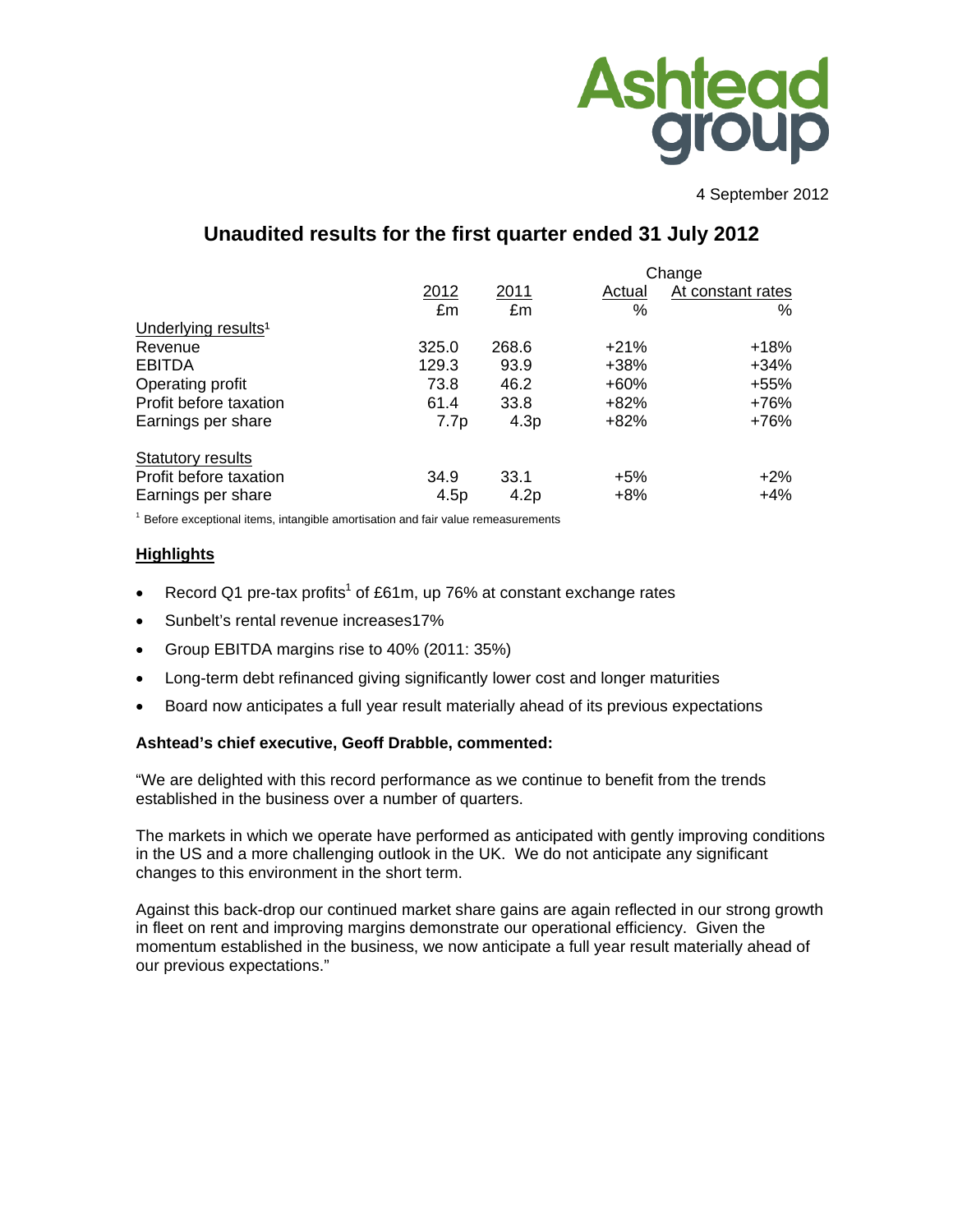Contacts:

Geoff Drabble Chief executive +44 (0)20 7726 9700 Suzanne Wood Finance director Brian Hudspith Maitland  $+44 (0)20 7379 5151$ 

Geoff Drabble and Suzanne Wood will hold a conference call for equity analysts at 9.30am on Tuesday 4 September. Dial in details for this call have already been distributed but any analyst not having received them should contact the Company's PR advisors, Maitland (Astrid Wright) on 020 7379 5151. The call will be webcast live via the Company's website at www.ashteadgroup.com and there will also be a replay available via the website from shortly after the call concludes. There will, as usual, also be a separate call for bondholders at 4.00pm UK time (11.00am EST).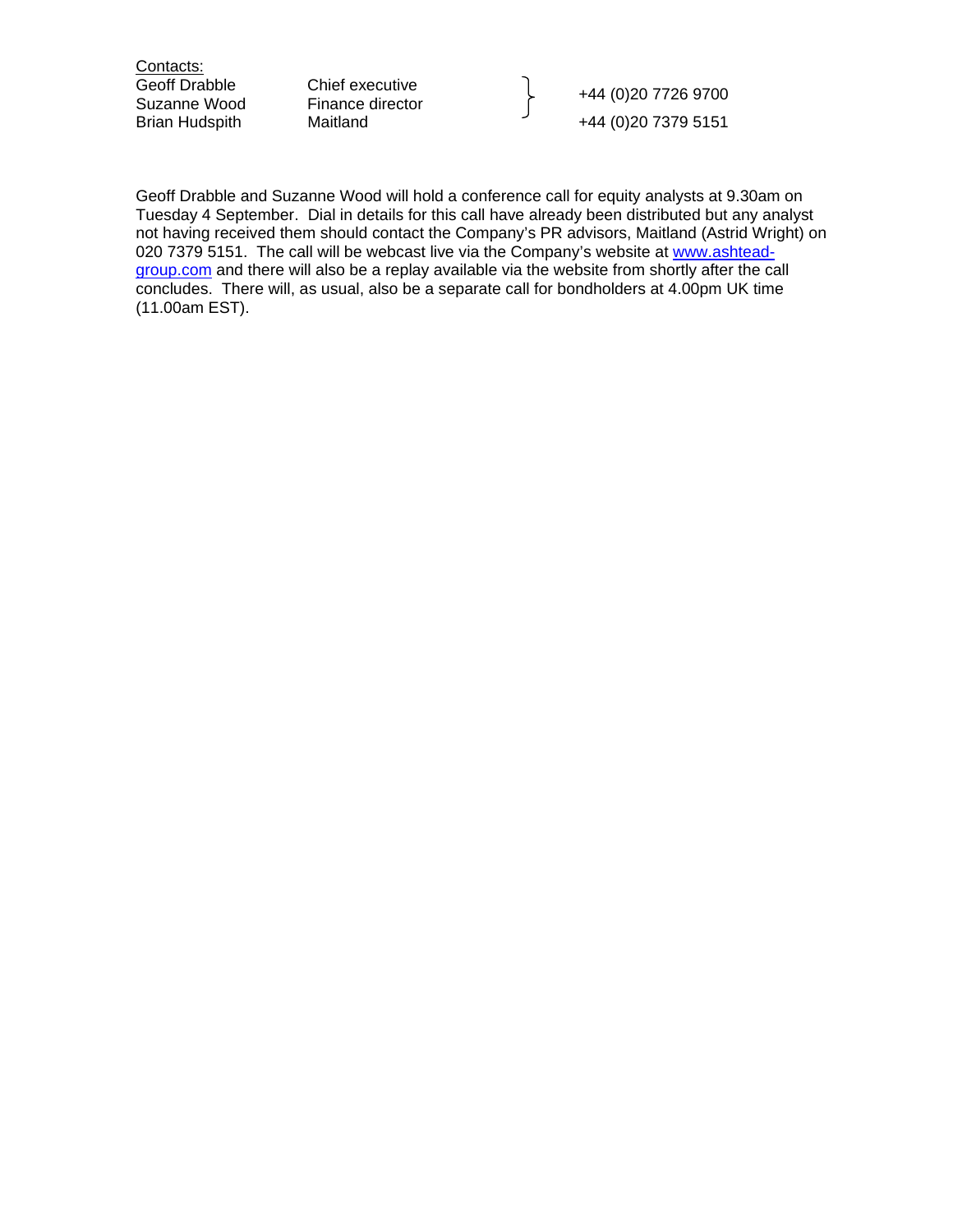#### **Trading results**

|                                                                                                                                                                                                        |                        | Revenue                |                                 | <b>EBITDA</b>                 | Operating profit                                                  |                                         |  |
|--------------------------------------------------------------------------------------------------------------------------------------------------------------------------------------------------------|------------------------|------------------------|---------------------------------|-------------------------------|-------------------------------------------------------------------|-----------------------------------------|--|
|                                                                                                                                                                                                        | 2012                   | 2011                   | 2012                            | 2011                          | 2012                                                              | 2011                                    |  |
| Sunbelt in \$m                                                                                                                                                                                         | 432.1                  | 361.1                  | 183.6                           | <u>134.6</u>                  | <u>114.4</u>                                                      | <u>73.9</u>                             |  |
| Sunbelt in £m<br>A-Plant<br>Group central costs                                                                                                                                                        | 275.3<br>49.7<br>325.0 | 222.5<br>46.1<br>268.6 | 116.9<br>14.4<br>(2.0)<br>129.3 | 82.9<br>12.6<br>(1.6)<br>93.9 | 72.9<br>3.0<br>(2.1)<br>73.8                                      | 45.6<br>2.3<br>(1.7)<br>46.2            |  |
| Net financing costs<br>Profit before tax, exceptionals,                                                                                                                                                |                        |                        |                                 |                               | (12.4)                                                            | (12.4)                                  |  |
| remeasurements and amortisation<br><b>Exceptional items</b><br>Fair value remeasurements<br>Amortisation<br>Profit before taxation<br>Taxation<br>Profit attributable to equity holders of the Company |                        |                        |                                 |                               | 61.4<br>(18.0)<br>(7.4)<br><u>(1.1)</u><br>34.9<br>(12.4)<br>22.5 | 33.8<br>(0.7)<br>33.1<br>(12.4)<br>20.7 |  |
| <u>Margins</u><br>Sunbelt<br>A-Plant<br>Group                                                                                                                                                          |                        |                        | 42.5%<br>29.0%<br>39.8%         | 37.3%<br>27.3%<br>34.9%       | 26.5%<br>6.0%<br>22.7%                                            | 20.5%<br>5.0%<br>17.2%                  |  |

Group revenue improved 21% in the quarter reflecting predominantly strong growth in fleet on rent and yield in the US. Sunbelt's rental revenue grew 17% to \$384m (2011: \$328m), including a 13% increase in fleet on rent and a 4% improvement in yield. In the UK, A-Plant's first quarter rental revenue grew by 6% to £45m (2011: £42m) including 7% growth in average fleet on rent offset by a small yield decline.

Total revenue growth for the Group included used equipment sales revenue of £22m (2011: £14m) as we increased capital expenditure and continued to reduce the fleet age.

Sunbelt delivered a strong EBITDA margin of 42.5% (2011: 37.3%) in the quarter resulting from the high 'drop through' of rental revenue to profit as we continue to benefit from improved operational efficiency. As a result, EBITDA rose to \$184m (2011: \$135m) and operating profit rose to \$114m (2011: \$74m). A-Plant's operating profit rose to £3m (2011: £2m).

Exceptional financing costs of £18m (including cash costs of £13m) in the quarter related to the redemption of our \$550m 9.0% senior secured notes. The refinancing of these notes with the \$500m 6.5% senior secured notes maturing in 2022 will generate an annual saving to our finance cost of circa £8m per annum.

There is also a non-cash charge of £7m relating to the remeasurement to fair value of the early repayment options in our long term debt. This charge follows the recognition of a £7m credit related to the \$550m senior secured notes in Q4 last year which reflected our ability to issue similar debt at a lower interest rate as we did in June.

As a result, statutory profit before tax was £35m (2011: £33m). The effective tax rate on the underlying pre-tax profit was 37% (2011: 37%). Underlying earnings per share grew 82% to 7.7p (2011: 4.3p), whilst basic earnings per share were 4.5p (2011: 4.2p).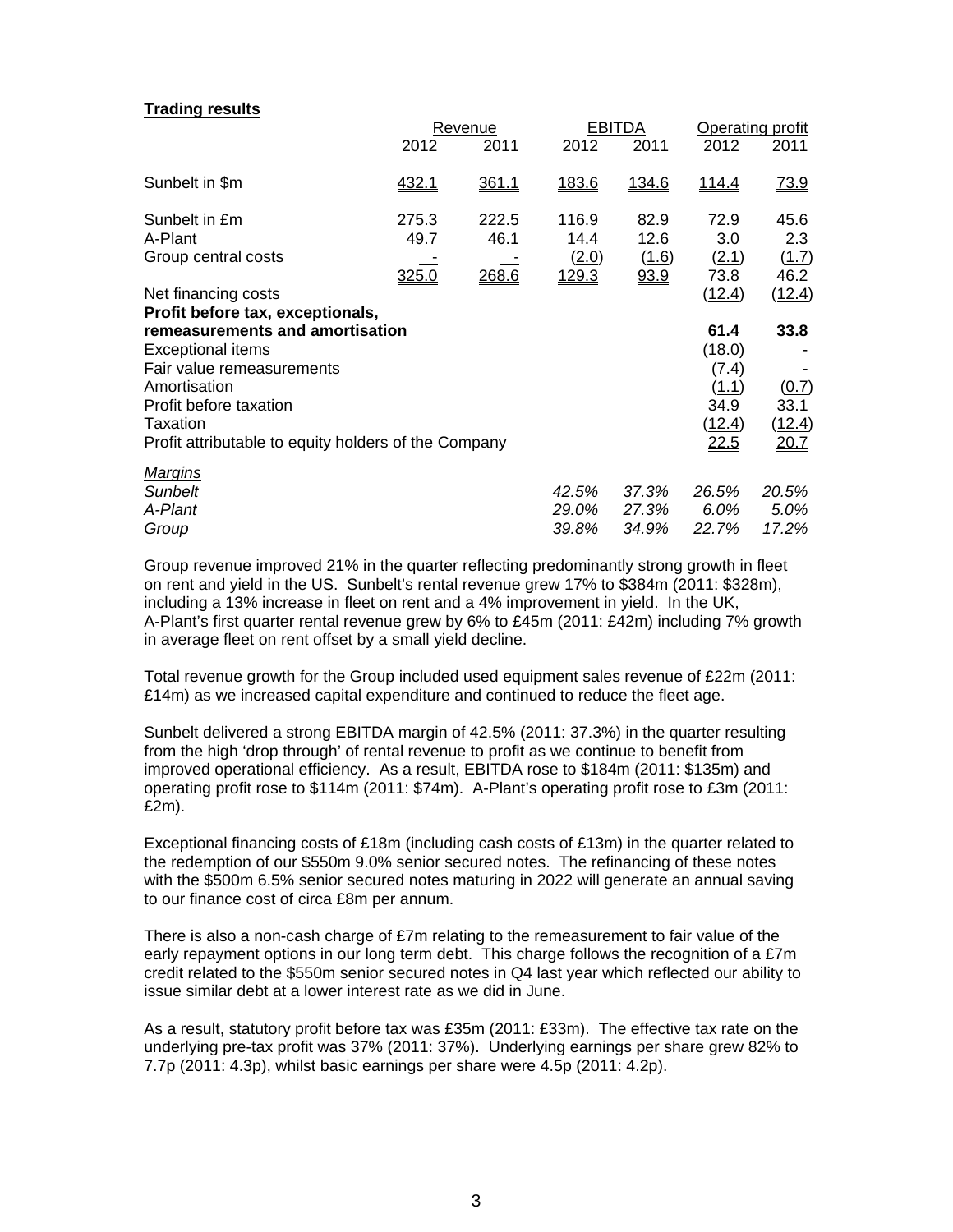# **Capital expenditure**

Capital expenditure this year will, as usual, be concentrated in the first half of the year as we maximise expenditure for the seasonally stronger summer months. Accordingly, Q1 expenditure was £223m gross and £199m net of disposal proceeds (2011: £156m gross and £140m net). As a result of this investment, the Group's rental fleet at 31 July 2012 was 14% larger than a year ago and has a reduced age of 33 months (2011: 40 months).

Sunbelt's fleet size at 31 July of \$2.7bn is 15% larger than it was a year ago which supported strong fleet on rent growth of 13% year on year. Average first quarter physical utilisation was 70% (2011: 72%) as we put the new equipment out on rent gradually throughout the quarter.

For the year as a whole we continue to anticipate gross additions of £450m with net capex payments of £400m after £100m of disposal proceeds (reflecting additional equipment delivered in Q4 last year and paid for this year). This rate of investment will hold the fleet size at around the size reached at the end of the quarter for the remainder of the year.

#### **Return on Investment**

Sunbelt's pre-tax return on investment<sup>1</sup> in the 12 months to 31 July 2012 continued to improve to 15.3% (2011: 10.0%), well ahead of the Group's pre-tax weighted average cost of capital. In the UK, return on investment remains weak at 3.2% (2011: 1.2%) reflecting continuing excess supply and weak end markets. For the Group as a whole, returns are 13.2% (2011: 8.1%).

#### **Cash flow and net debt**

As expected, debt increased during the quarter. This resulted from the capital expenditure to grow and renew the fleet and the usual seasonal increase in working capital that occurs as activity rises in the summer months. We expect the working capital increase to largely reverse in the second half. Net debt at 31 July 2012 was £988m (2011: £848m) whilst the ratio of net debt to EBITDA was 2.4 times (2011: 2.8 times).

The Group's debt package remains well structured to enable us to take advantage of prevailing end market conditions. Following the issue of the new 6.5% \$500m senior secured notes due in 2022, and the redemption of the 9.0% \$550m senior secured notes, the Group's debt facilities are committed for an average of 5.7 years. At 31 July 2012, ABL availability was \$663m - substantially above the \$216m level at which the Group's entire debt package is covenant free.

#### **Current trading and outlook**

The performance seen in the first quarter continued in August. Given the momentum established in the business, we now anticipate a full year result materially ahead of our previous expectations.

#### **Forward looking statements**

This announcement contains forward looking statements. These have been made by the directors in good faith using information available up to the date on which they approved this report. The directors can give no assurance that these expectations will prove to be correct. Due to the inherent uncertainties, including both business and economic risk factors underlying such forward looking statements, actual results may differ materially from those expressed or implied by these forward looking statements. Except as required by law or regulation, the directors undertake no obligation to update any forward looking statements whether as a result of new information, future events or otherwise.

 $1$  Operating profit divided by the sum of net tangible and intangible fixed assets, plus net working capital but excluding net debt, deferred tax and fair value remeasurements.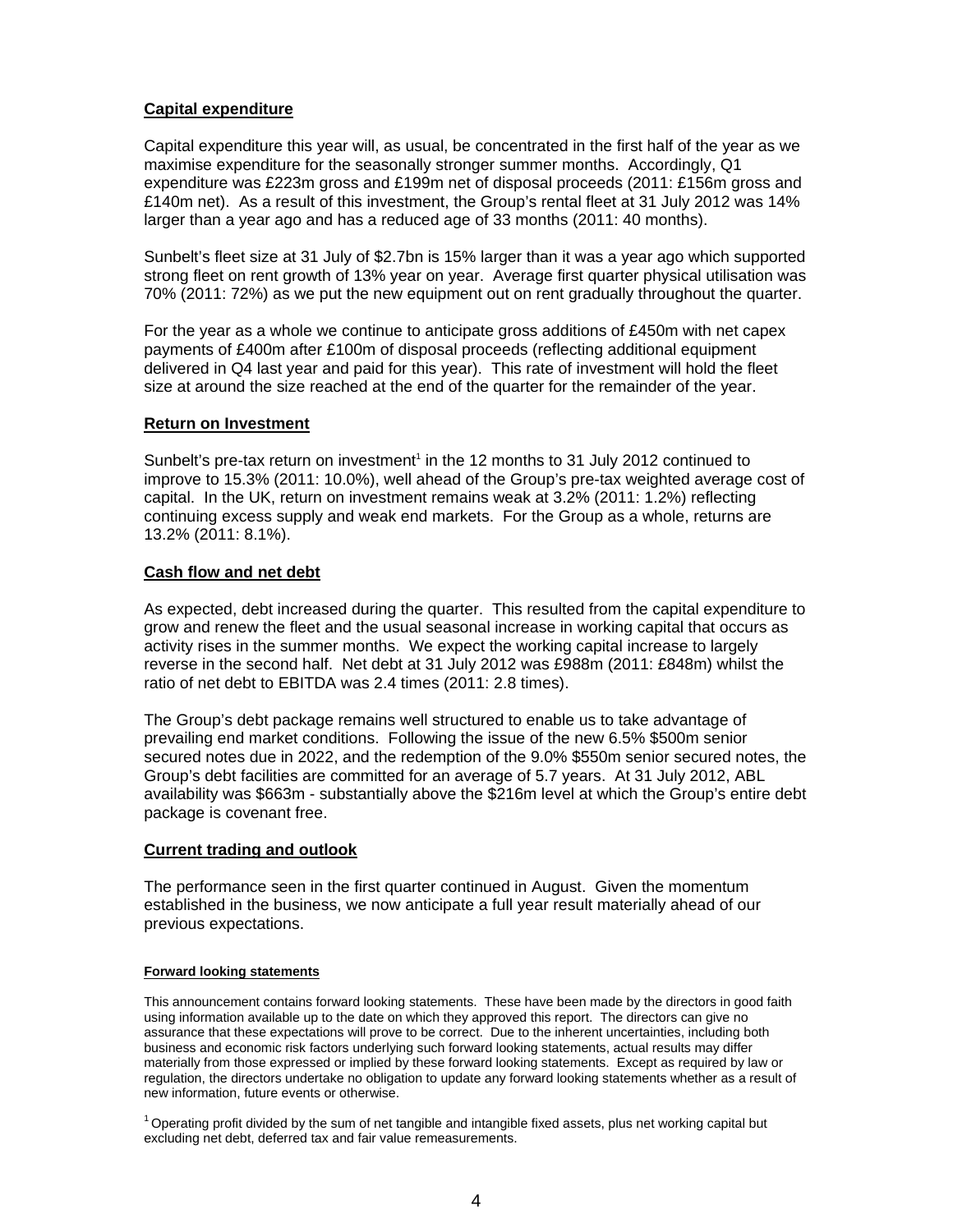#### **CONSOLIDATED INCOME STATEMENT FOR THE THREE MONTHS ENDED 31 JULY 2012**

2012 2011

|                                          | Before<br>exceptional items,<br>amortisation and<br>remeasurements<br>£m | Exceptional items,<br>amortisation and<br>remeasurements<br>£m | Total<br>£m       | Before<br>exceptional<br>items and<br>amortisation<br>£m | Exceptional items,<br>and amortisation<br>£m | Total<br>£m       |
|------------------------------------------|--------------------------------------------------------------------------|----------------------------------------------------------------|-------------------|----------------------------------------------------------|----------------------------------------------|-------------------|
| <b>Revenue</b>                           |                                                                          |                                                                |                   |                                                          |                                              |                   |
| Rental revenue<br>Sale of new equipment, | 289.4                                                                    |                                                                | 289.4             | 243.9                                                    |                                              | 243.9             |
| merchandise and consumables              | 13.9                                                                     |                                                                | 13.9              | 10.6                                                     |                                              | 10.6              |
| Sale of used rental equipment            | 21.7                                                                     |                                                                | 21.7              | 14.1                                                     |                                              | 14.1              |
|                                          | 325.0                                                                    |                                                                | 325.0             | 268.6                                                    |                                              | 268.6             |
| <b>Operating costs</b>                   |                                                                          |                                                                |                   |                                                          |                                              |                   |
| Staff costs                              | (86.1)                                                                   |                                                                | (86.1)            | (79.5)                                                   |                                              | (79.5)            |
| Used rental equipment sold               | (18.1)                                                                   |                                                                | (18.1)            | (12.1)                                                   |                                              | (12.1)            |
| Other operating costs                    | (91.5)<br>(195.7)                                                        |                                                                | (91.5)<br>(195.7) | (83.1)<br>(174.7)                                        |                                              | (83.1)<br>(174.7) |
|                                          |                                                                          |                                                                |                   |                                                          |                                              |                   |
| <b>EBITDA*</b>                           | 129.3                                                                    |                                                                | 129.3             | 93.9                                                     |                                              | 93.9              |
| Depreciation                             | (55.5)                                                                   |                                                                | (55.5)            | (47.7)                                                   |                                              | (47.7)            |
| Amortisation                             |                                                                          | (1.1)                                                          | (1.1)             |                                                          | (0.7)                                        | (0.7)             |
| <b>Operating profit</b>                  | 73.8                                                                     | (1.1)                                                          | 72.7              | 46.2                                                     | (0.7)                                        | 45.5              |
| Investment income                        | 1.1                                                                      |                                                                | 1.1               | 1.0                                                      |                                              | 1.0               |
| Interest expense                         | (13.5)                                                                   | (25.4)                                                         | (38.9)            | (13.4)                                                   |                                              | (13.4)            |
| <b>Profit on ordinary activities</b>     |                                                                          |                                                                |                   |                                                          |                                              |                   |
| before taxation                          | 61.4                                                                     | (26.5)                                                         | 34.9              | 33.8                                                     | (0.7)                                        | 33.1              |
| Taxation:                                |                                                                          |                                                                |                   |                                                          |                                              |                   |
| - current                                | (2.5)                                                                    |                                                                | (2.5)             | (2.5)                                                    |                                              | (2.5)             |
| - deferred                               | (20.3)                                                                   | 10.4                                                           | (9.9)             | (10.1)                                                   | $\frac{0.2}{0.2}$                            | (9.9)             |
|                                          | <u>(22.8)</u>                                                            | 10.4                                                           | (12.4)            | (12.6)                                                   |                                              | (12.4)            |
| Profit attributable to equity            |                                                                          |                                                                |                   |                                                          |                                              |                   |
| holders of the Company                   | 38.6                                                                     | (16.1)                                                         | 22.5              | 21.2                                                     | (0.5)                                        | 20.7              |
| Basic earnings per share                 | 7.7p                                                                     | <u>(3.2p)</u>                                                  | <u>4.5p</u>       | <u>4.3p</u>                                              | (0.1p)                                       | <u>4.2p</u>       |
| Diluted earnings per share               | <u>7.7p</u>                                                              | (3.2p)                                                         | 4.5p              | 4.2 <sub>p</sub>                                         | (0.1p)                                       | 4.1 <sub>p</sub>  |

\* EBITDA is presented here as an additional performance measure as it is commonly used by investors and lenders.

All revenue and profit is generated from continuing activities.

# **CONSOLIDATED STATEMENT OF COMPREHENSIVE INCOME FOR THE THREE MONTHS ENDED 31 JULY 2012**

|                                                                     | 2012<br>£m | <u> 2011</u><br>£m |
|---------------------------------------------------------------------|------------|--------------------|
| Profit attributable to equity holders of the Company for the period | 22.5       | 20.7               |
| Foreign currency translation differences                            | 10.5       | 3.3 <sub>2</sub>   |
| Total comprehensive income for the period                           | 33.0       | <u>24.0</u>        |

Details of principal risks and uncertainties are given in the Review of the Balance Sheet and Cashflow accompanying these interim financial statements.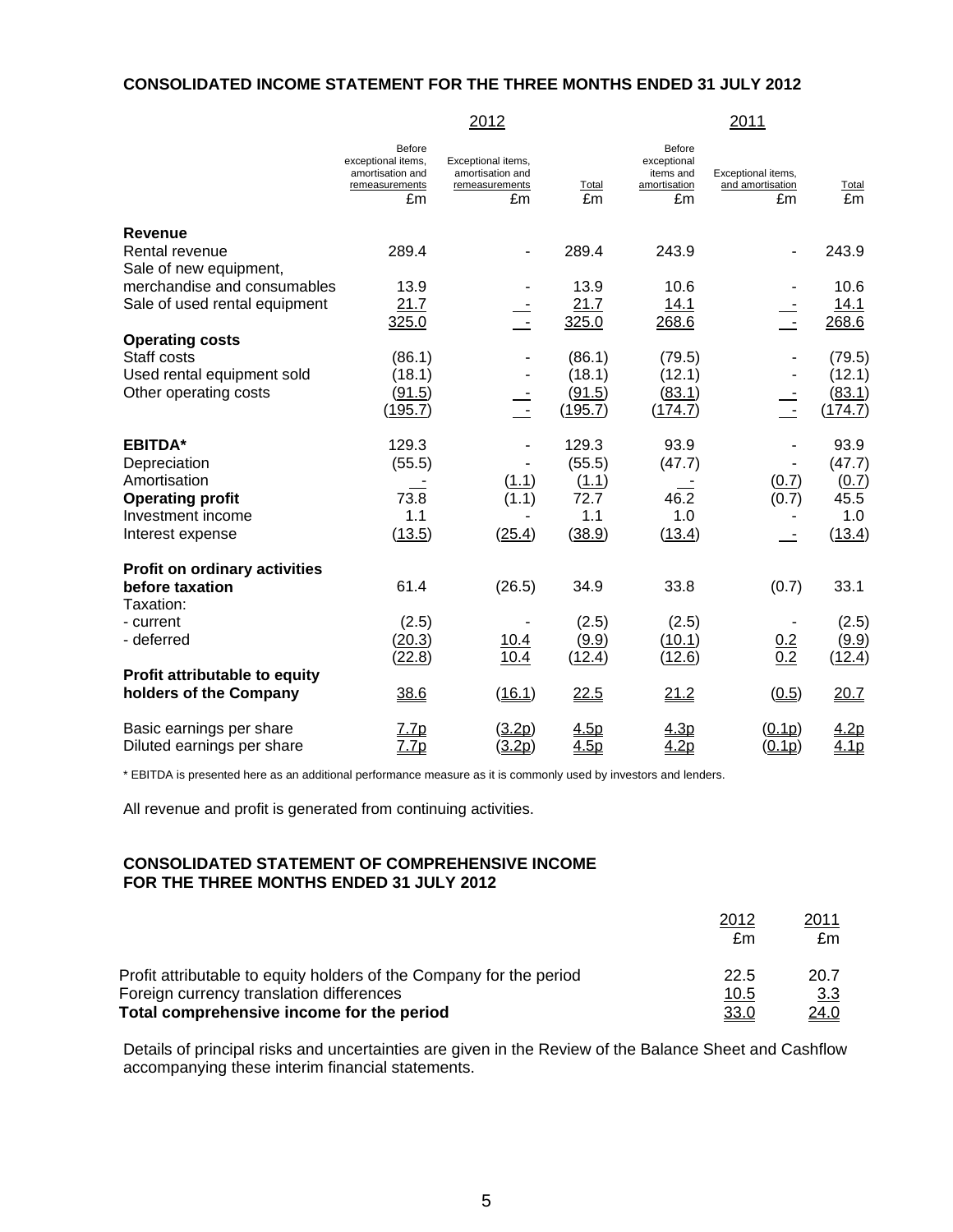# **CONSOLIDATED BALANCE SHEET AT 31 JULY 2012**

|                                                                                                                                                                                                                                                                                                                                     | 2012<br>£m                                                                | Unaudited<br>31 July<br><u>2011</u><br>£m                                       | Audited<br>30 April<br>2012<br>£m                                         |
|-------------------------------------------------------------------------------------------------------------------------------------------------------------------------------------------------------------------------------------------------------------------------------------------------------------------------------------|---------------------------------------------------------------------------|---------------------------------------------------------------------------------|---------------------------------------------------------------------------|
| <b>Current assets</b><br>Inventories<br>Trade and other receivables<br>Current tax asset<br>Cash and cash equivalents                                                                                                                                                                                                               | 14.8<br>204.9<br>2.5<br>7.0                                               | 11.9<br>173.4<br>2.1<br>12.6                                                    | 13.4<br>178.0<br>2.6<br>23.4                                              |
| <b>Non-current assets</b><br>Property, plant and equipment<br>- rental equipment<br>- other assets                                                                                                                                                                                                                                  | 229.2<br>1,292.6<br>156.8                                                 | 200.0<br>1,009.1<br>135.5                                                       | 217.4<br>1,118.4<br>145.0                                                 |
| Intangible assets - brand names and other acquired intangibles<br>Goodwill<br>Deferred tax asset<br>Defined benefit pension fund surplus<br>Other financial assets - derivatives                                                                                                                                                    | 1,449.4<br>21.1<br>384.3<br>3.9<br>1,858.7                                | 1,144.6<br>11.8<br>360.4<br>0.3<br>6.5<br>1,523.6                               | 1,263.4<br>21.7<br>371.0<br>3.4<br>7.2<br>1,666.7                         |
| <b>Total assets</b>                                                                                                                                                                                                                                                                                                                 | 2,087.9                                                                   | 1,723.6                                                                         | 1,884.1                                                                   |
| <b>Current liabilities</b><br>Trade and other payables<br>Current tax liability<br>Debt due within one year<br>Provisions<br><b>Non-current liabilities</b><br>Debt due after more than one year<br>Provisions<br>Deferred tax liabilities                                                                                          | 310.8<br>3.6<br>2.2<br>11.3<br>327.9<br>992.7<br>22.2<br>167.3<br>1,182.2 | 197.7<br>3.2<br>1.6<br>9.9<br>212.4<br>858.7<br>23.1<br><u>124.5</u><br>1,006.3 | 265.6<br>2.8<br>2.1<br>11.3<br>281.8<br>875.6<br>21.7<br>150.3<br>1,047.6 |
| <b>Total liabilities</b>                                                                                                                                                                                                                                                                                                            | 1,510.1                                                                   | 1,218.7                                                                         | 1,329.4                                                                   |
| <b>Equity</b><br>Share capital<br>Share premium account<br>Capital redemption reserve<br>Non-distributable reserve<br>Own shares held by the Company<br>Own shares held through the ESOT<br>Cumulative foreign exchange translation differences<br><b>Retained reserves</b><br>Equity attributable to equity holders of the Company | 55.3<br>3.6<br>0.9<br>90.7<br>(33.1)<br>(7.4)<br>17.6<br>450.2<br>577.8   | 55.3<br>3.6<br>0.9<br>90.7<br>(33.1)<br>(6.7)<br>5.9<br>388.3<br>504.9          | 55.3<br>3.6<br>0.9<br>90.7<br>(33.1)<br>(6.2)<br>7.1<br>436.4<br>554.7    |
| <b>Total liabilities and equity</b>                                                                                                                                                                                                                                                                                                 | 2,087.9                                                                   | 1,723.6                                                                         | 1,884.1                                                                   |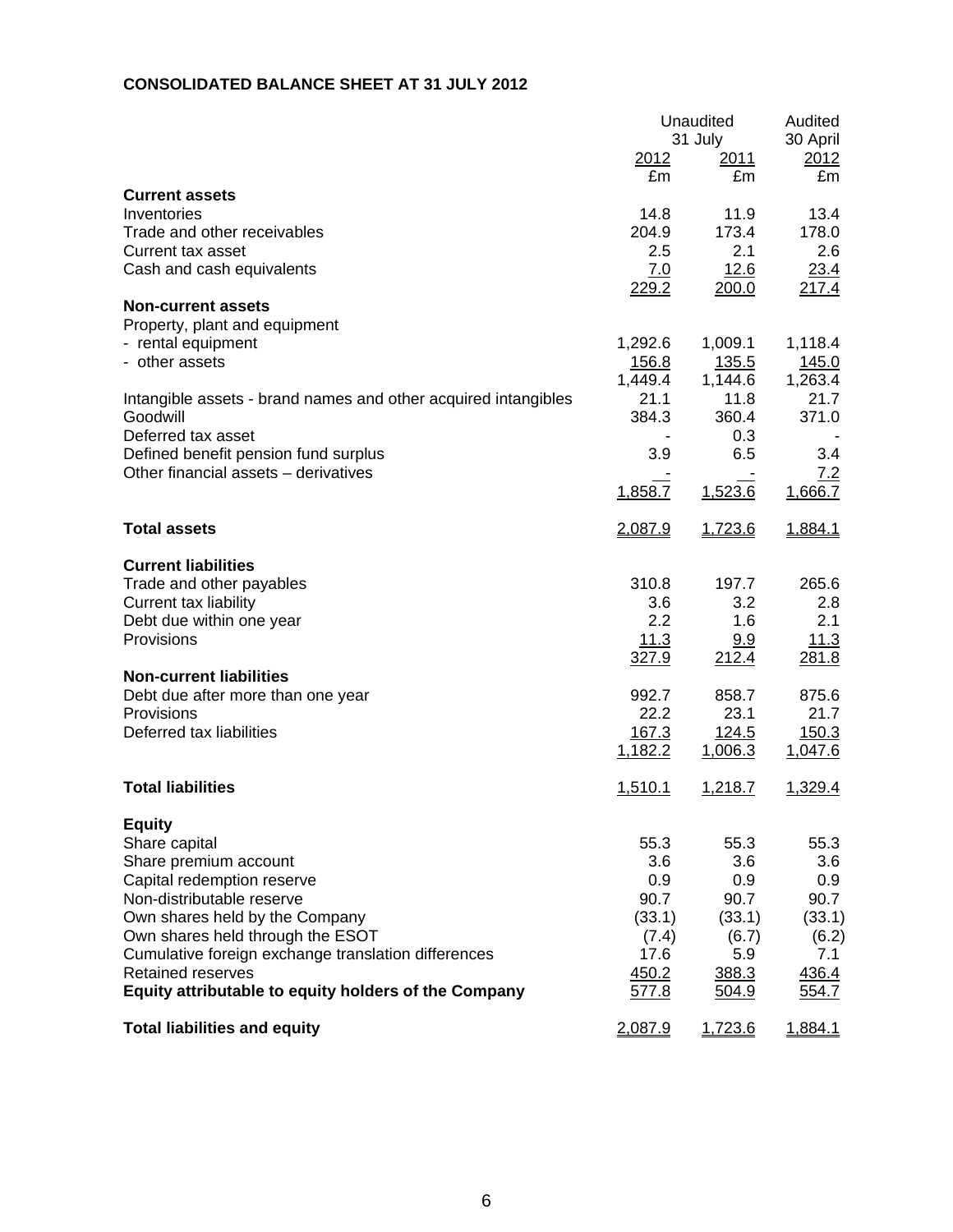# **CONSOLIDATED STATEMENT OF CHANGES IN EQUITY FOR THE THREE MONTHS ENDED 31 JULY 2012**

|                                                                                      | Share<br>capital<br>£m | Share<br>premium<br>account<br>£m | Capital<br>redemption<br>reserve<br>£m | Non-<br>distributable<br>reserve<br>£m | Own shares<br>held by the<br>Company<br>£m | Own<br>shares<br>held<br>by the<br><b>ESOT</b><br>£m | Cumulative<br>foreign<br>exchange<br>translation<br>differences<br>£m | Retained<br>reserves<br>£m | Total<br>£m    |
|--------------------------------------------------------------------------------------|------------------------|-----------------------------------|----------------------------------------|----------------------------------------|--------------------------------------------|------------------------------------------------------|-----------------------------------------------------------------------|----------------------------|----------------|
| At 1 May 2011                                                                        | 55.3                   | 3.6                               | 0.9                                    | 90.7                                   | (33.1)                                     | (6.7)                                                | 2.6                                                                   | 368.1                      | 481.4          |
| Profit for the period<br>Other comprehensive income:<br>Foreign currency translation |                        |                                   |                                        |                                        |                                            |                                                      |                                                                       | 20.7                       | 20.7           |
| differences<br>Total comprehensive income                                            |                        |                                   |                                        |                                        |                                            |                                                      | 3.3                                                                   |                            | 3.3            |
| for the period                                                                       |                        |                                   |                                        |                                        |                                            |                                                      | 3.3                                                                   | 20.7                       | 24.0           |
| Share-based payments                                                                 |                        |                                   |                                        |                                        |                                            |                                                      |                                                                       | 0.5                        | 0.5            |
| Tax on share-based payments<br>At 31 July 2011                                       | 55.3                   | $rac{1}{3.6}$                     | 0.9                                    | 90.7                                   | (33.1)                                     | (6.7)                                                | 5.9                                                                   | (1.0)<br>388.3             | (1.0)<br>504.9 |
| Profit for the period<br>Other comprehensive income:<br>Foreign currency translation |                        |                                   |                                        |                                        |                                            |                                                      |                                                                       | 67.8                       | 67.8           |
| differences<br>Actuarial loss on defined                                             |                        |                                   |                                        |                                        |                                            |                                                      | 1.2                                                                   |                            | 1.2            |
| benefit pension scheme<br>Tax on defined benefit                                     |                        |                                   |                                        |                                        |                                            |                                                      |                                                                       | (6.2)                      | (6.2)          |
| pension scheme<br>Total comprehensive income                                         |                        |                                   |                                        |                                        |                                            |                                                      | $\overline{\phantom{a}}$                                              | 1.5                        | 1.5            |
| for the period                                                                       |                        |                                   |                                        |                                        |                                            |                                                      | 1.2                                                                   | 63.1                       | 64.3           |
| Dividends paid<br>Own shares purchased by                                            |                        |                                   |                                        |                                        |                                            |                                                      |                                                                       | (15.3)                     | (15.3)         |
| the ESOT<br>Share-based payments                                                     |                        |                                   |                                        |                                        |                                            | (3.5)<br>4.0                                         |                                                                       | (2.0)                      | (3.5)<br>2.0   |
| Tax on share-based payments                                                          |                        |                                   |                                        |                                        |                                            |                                                      |                                                                       | 2.3                        | 2.3            |
| At 30 April 2012                                                                     | 55.3                   | 3.6                               | 0.9                                    | 90.7                                   | (33.1)                                     | (6.2)                                                | $\overline{7.1}$                                                      | 436.4                      | 554.7          |
| Profit for the period<br>Other comprehensive income:<br>Foreign currency translation |                        |                                   |                                        |                                        |                                            |                                                      |                                                                       | 22.5                       | 22.5           |
| differences                                                                          |                        |                                   |                                        |                                        |                                            |                                                      | 10.5                                                                  | $\overline{\phantom{a}}$   | 10.5           |
| Total comprehensive income<br>for the period                                         |                        |                                   |                                        |                                        |                                            | $\overline{\phantom{a}}$                             | 10.5                                                                  | 22.5                       | 33.0           |
| Own shares purchased by the<br><b>ESOT</b><br>Share-based payments                   |                        |                                   |                                        |                                        |                                            | (9.2)<br>8.0                                         |                                                                       | (7.4)                      | (9.2)<br>0.6   |
| Tax on share-based payments<br>At 31 July 2012                                       | 55.3                   | 3.6                               | 0.9                                    | 90.7                                   | (33.1)                                     | (7.4)                                                | 17.6                                                                  | (1.3)<br>450.2             | (1.3)<br>577.8 |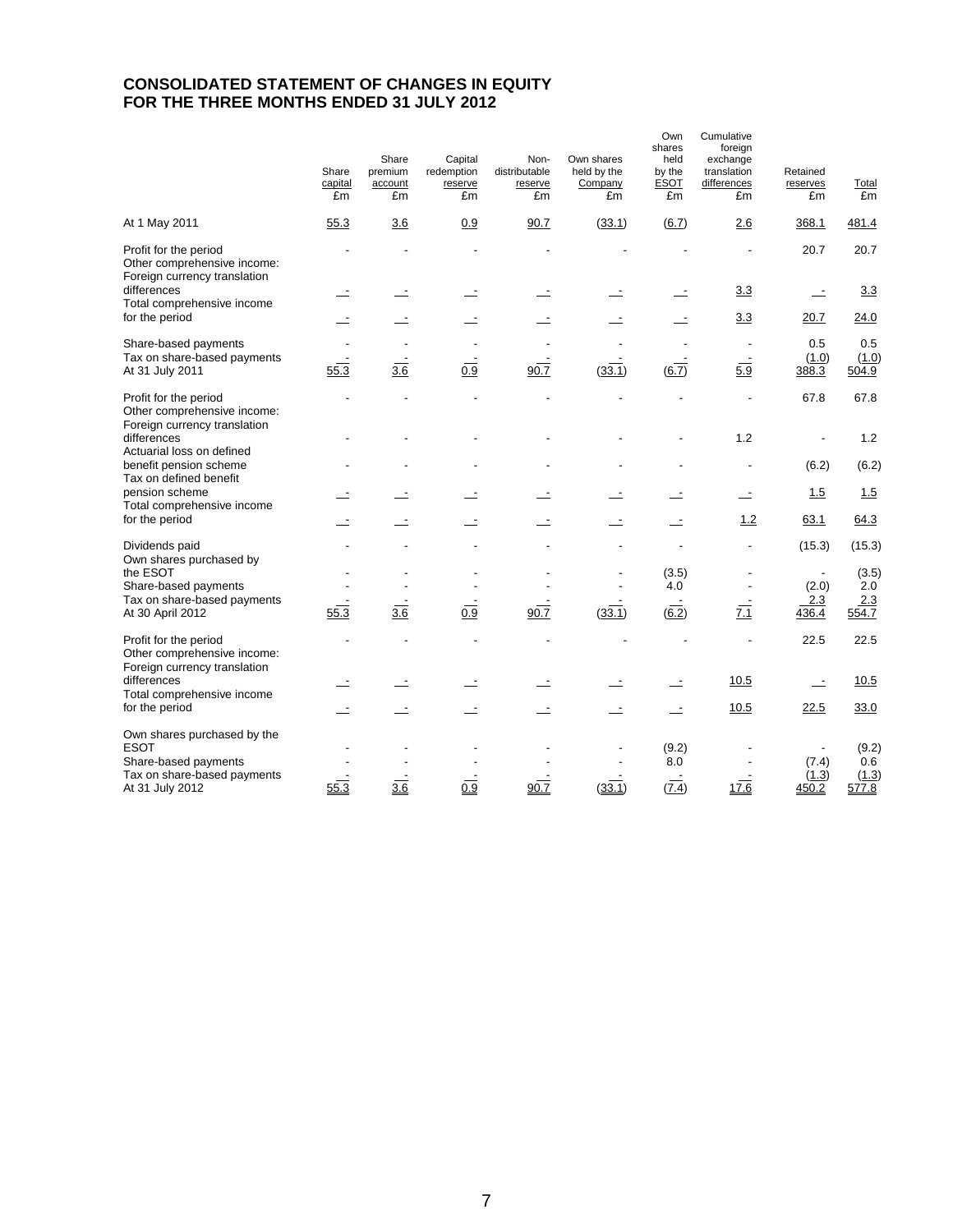# **CONSOLIDATED CASH FLOW STATEMENT FOR THE THREE MONTHS ENDED 31 JULY 2012**

|                                                                  | 2012<br>£m  | 2011<br>£m  |
|------------------------------------------------------------------|-------------|-------------|
| Cash flows from operating activities                             |             |             |
| Cash generated from operations before exceptional                |             |             |
| items and changes in rental equipment                            | 100.1       | 58.2        |
| Exceptional operating costs paid                                 | (0.7)       | (0.9)       |
| Payments for rental property, plant and equipment                | (162.2)     | (108.9)     |
| Proceeds from disposal of rental property, plant and equipment   | 19.2        | 15.8        |
| Cash used in operations                                          | (43.6)      | (35.8)      |
| Financing costs paid (net)                                       | (16.3)      | (4.0)       |
| Exceptional financing costs paid                                 | (13.4)      |             |
| Tax paid (net)                                                   | (1.6)       | (1.5)       |
| Net cash used in operating activities                            | (74.9)      | (41.3)      |
| Cash flows from investing activities                             |             |             |
| Payments for non-rental property, plant and equipment            | (16.0)      | (19.5)      |
| Proceeds on disposal of non-rental property, plant and equipment | <u>2.1</u>  | <u>2.0</u>  |
| Net cash used in investing activities                            | (13.9)      | (17.5)      |
| Cash flows from financing activities                             |             |             |
| Drawdown of loans                                                | 490.2       | 60.3        |
| Redemption of loans                                              | (409.9)     | (7.3)       |
| Capital element of finance lease payments                        | (0.3)       | (0.4)       |
| Purchase of own shares by the ESOT                               | (7.6)       |             |
| Net cash from financing activities                               | <u>72.4</u> | 52.6        |
| Decrease in cash and cash equivalents                            | (16.4)      | (6.2)       |
| Opening cash and cash equivalents                                | 23.4        | <u>18.8</u> |
| <b>Closing cash and cash equivalents</b>                         | 7.0         | 12.6        |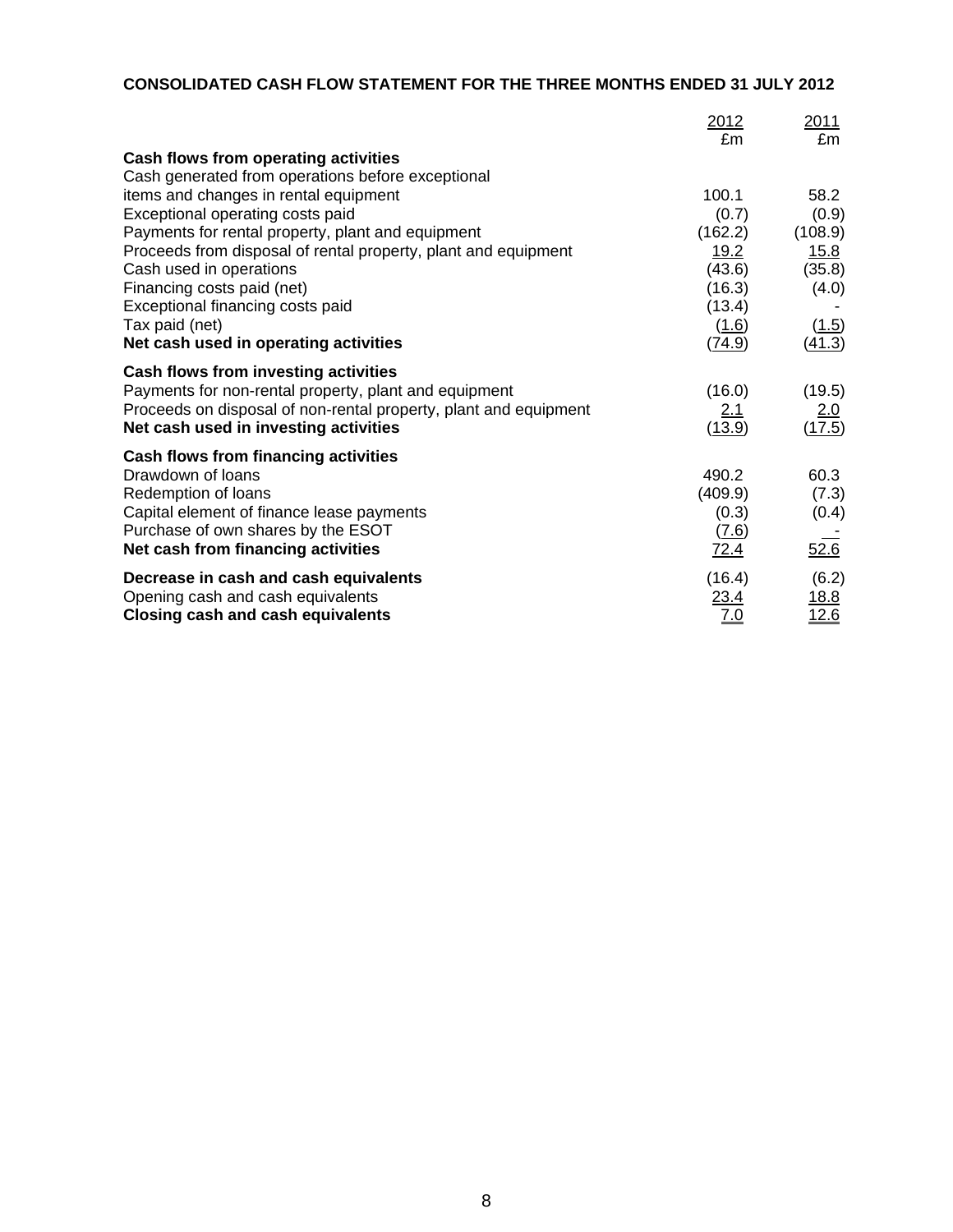#### 1. Basis of preparation

The consolidated interim financial statements for the three months ended 31 July 2012 were approved by the directors on 3 September 2012. They have been prepared in accordance with relevant International Financial Reporting Standards ('IFRS') (including International Accounting Standard – 'IAS 34 Interim Financial Reporting') and the accounting policies set out in the Group's Annual Report and Accounts for the year ended 30 April 2012.

The financial statements have been prepared on the going concern basis as described in the corporate governance report included in the 2012 Annual Report and Accounts. They are unaudited and do not constitute statutory accounts within the meaning of Section 435 of the Companies Act 2006.

The statutory accounts for the year ended 30 April 2012 were prepared in accordance with relevant IFRS and have been mailed to shareholders and filed with the Registrar of Companies. The auditor's report on those accounts was unqualified and did not include a reference to any matter by way of emphasis without qualifying the report and did not contain a statement under section 498(2) or (3) of the Companies Act 2006.

The exchange rates used in respect of the US dollar are:

|                                       | 2012 | 2011 |
|---------------------------------------|------|------|
| Average for the quarter ended 31 July | 1.57 | 1.62 |
| At 31 July                            | 1.57 | 1.64 |

#### 2. Segmental analysis

|                         | Revenue<br>£m | Operating<br>profit before<br>amortisation<br>£m | Amortisation<br>£m | Operating<br>profit<br>£m |
|-------------------------|---------------|--------------------------------------------------|--------------------|---------------------------|
| Three months to 31 July |               |                                                  |                    |                           |
| 2012                    |               |                                                  |                    |                           |
| Sunbelt                 | 275.3         | 72.9                                             | (0.7)              | 72.2                      |
| A-Plant                 | 49.7          | 3.0                                              | (0.4)              | 2.6                       |
| Corporate costs         |               | (2.1)                                            |                    | (2.1)                     |
|                         | 325.0         | 73.8                                             | ( <u>1.1</u>       | 72.7                      |
| 2011                    |               |                                                  |                    |                           |
| Sunbelt                 | 222.5         | 45.6                                             | (0.3)              | 45.3                      |
| A-Plant                 | 46.1          | 2.3                                              | (0.4)              | 1.9                       |
| Corporate costs         |               | (1.7)                                            |                    | <u>(1.7)</u>              |
|                         | 268.6         | 46.2                                             | <u>(0.7)</u>       | 45.5                      |

|                  |         |            |          | Other       |         |
|------------------|---------|------------|----------|-------------|---------|
|                  |         |            |          | financial   |         |
|                  | Segment |            | Taxation | assets -    | Total   |
|                  | assets  | Cash       | assets   | derivatives | assets  |
| At 31 July 2012  |         |            |          |             |         |
| Sunbelt          | 1,755.9 |            |          |             | 1,755.9 |
| A-Plant          | 322.3   |            |          |             | 322.3   |
| Central items    | 0.2     | <u>7.0</u> | 2.5      |             | 9.7     |
|                  | 2,078.4 | <u>7.0</u> | 2.5      |             | 2,087.9 |
| At 30 April 2012 |         |            |          |             |         |
| Sunbelt          | 1,549.4 |            |          |             | 1,549.4 |
| A-Plant          | 301.4   |            |          |             | 301.4   |
| Central items    | 0.1     | 23.4       | 2.6      | <u>7.2</u>  | 33.3    |
|                  | 1,850.9 | 23.4       | 2.6      | <u>7.2</u>  | 1,884.1 |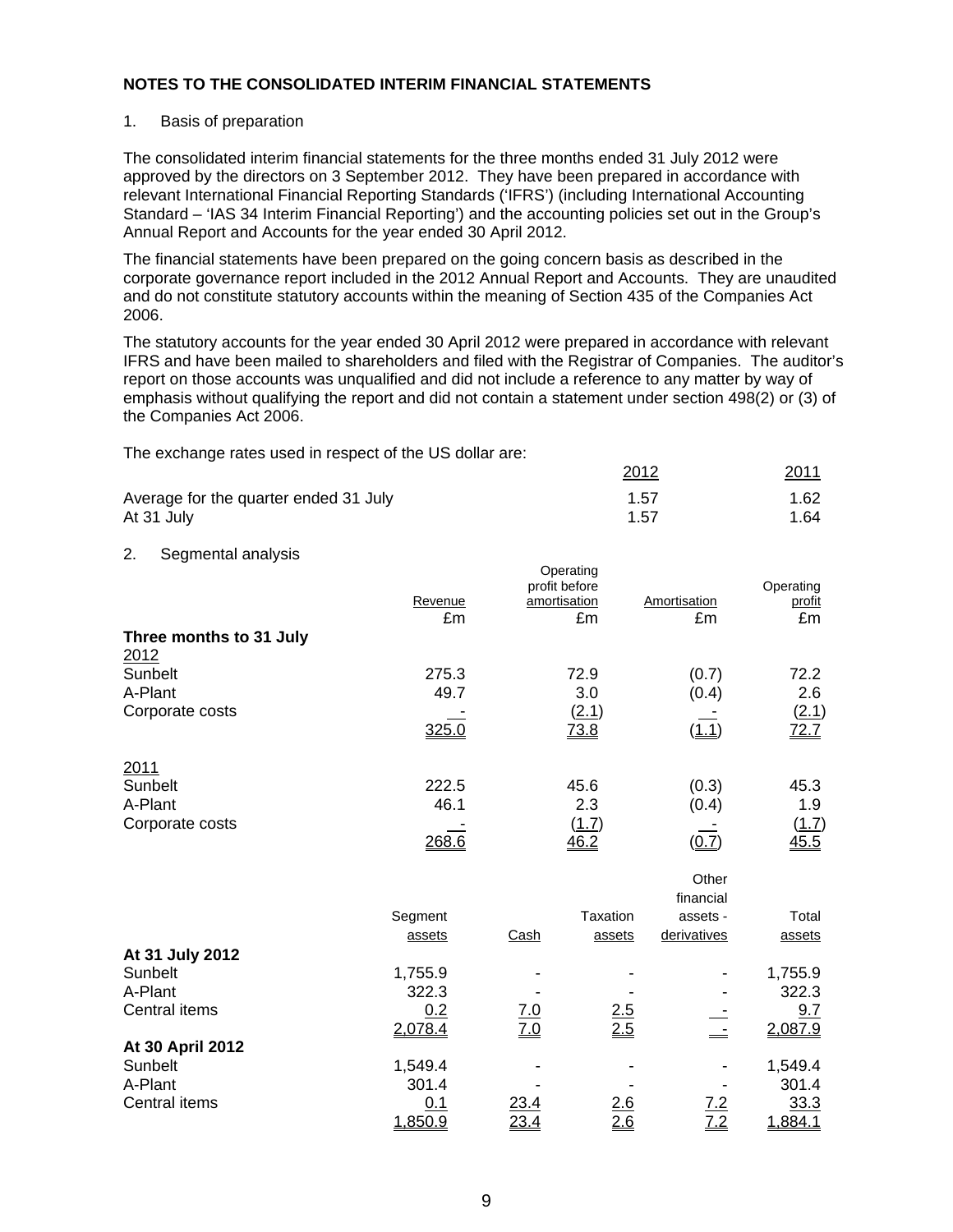3. Operating costs

|                                        |                                     | 2012               |             |                                     | 2011               |             |
|----------------------------------------|-------------------------------------|--------------------|-------------|-------------------------------------|--------------------|-------------|
|                                        | <b>Before</b><br>amortisation<br>£m | Amortisation<br>£m | Total<br>£m | <b>Before</b><br>amortisation<br>£m | Amortisation<br>£m | Total<br>£m |
| Three months to 31 July                |                                     |                    |             |                                     |                    |             |
| Staff costs:                           |                                     |                    |             |                                     |                    |             |
| <b>Salaries</b>                        | 78.3                                |                    | 78.3        | 73.0                                |                    | 73.0        |
| Social security costs                  | 6.2                                 |                    | 6.2         | 5.1                                 |                    | 5.1         |
| Other pension costs                    | 1.6                                 |                    | <u> 1.6</u> | <u> 1.4</u>                         |                    | <u>1.4</u>  |
|                                        | 86.1                                |                    | 86.1        | 79.5                                |                    | 79.5        |
| Used rental equipment sold             | <u>18.1</u>                         |                    | 18.1        | <u>12.1</u>                         |                    | 12.1        |
| Other operating costs:                 |                                     |                    |             |                                     |                    |             |
| Vehicle costs                          | 21.6                                |                    | 21.6        | 20.7                                |                    | 20.7        |
| Spares, consumables & external repairs | 16.2                                |                    | 16.2        | 14.8                                |                    | 14.8        |
| <b>Facility costs</b>                  | 11.3                                |                    | 11.3        | 10.6                                |                    | 10.6        |
| Other external charges                 | 42.4                                |                    | 42.4        | <u>37.0</u>                         |                    | <u>37.0</u> |
|                                        | 91.5                                |                    | 91.5        | 83.1                                |                    | 83.1        |
| Depreciation and amortisation:         |                                     |                    |             |                                     |                    |             |
| Depreciation                           | 55.5                                |                    | 55.5        | 47.7                                |                    | 47.7        |
| Amortisation of acquired intangibles   |                                     | $\frac{1.1}{1.1}$  | 1.1         |                                     | 0.7                | 0.7         |
|                                        | 55.5                                |                    | 56.6        | 47.7                                | 0.7                | 48.4        |
|                                        | 251.2                               | 1.1                | 252.3       | 222.4                               | 0.7                | 223.1       |

4. Exceptional items, amortisation and fair value remeasurements

Exceptional items are those items of financial performance that are material and non-recurring in nature. Amortisation relates to the periodic write off of acquired intangible assets. Fair value remeasurements relate to embedded call options in the Group's senior secured note issues. The Group believes these items should be disclosed separately within the consolidated income statement to assist in the understanding of the financial performance of the Group. Underlying revenue, profit and earnings per share are stated before exceptional items, amortisation of acquired intangibles and fair value remeasurements.

|                                       | Three months to 31 July |              |  |
|---------------------------------------|-------------------------|--------------|--|
|                                       | 2012                    | 2011         |  |
|                                       | £m                      | £m           |  |
| Write off of deferred financing costs | 4.6                     |              |  |
| Early redemption fee                  | 10.6                    |              |  |
| Call period interest                  | 2.8                     |              |  |
| Amortisation of acquired intangibles  | 1.1                     | 0.7          |  |
| Fair value remeasurements             | 7.4                     |              |  |
|                                       | 26.5                    | 0.7          |  |
| Taxation                              | (10.4)                  | <u>(0.2)</u> |  |
|                                       | 16.1                    | 0.5          |  |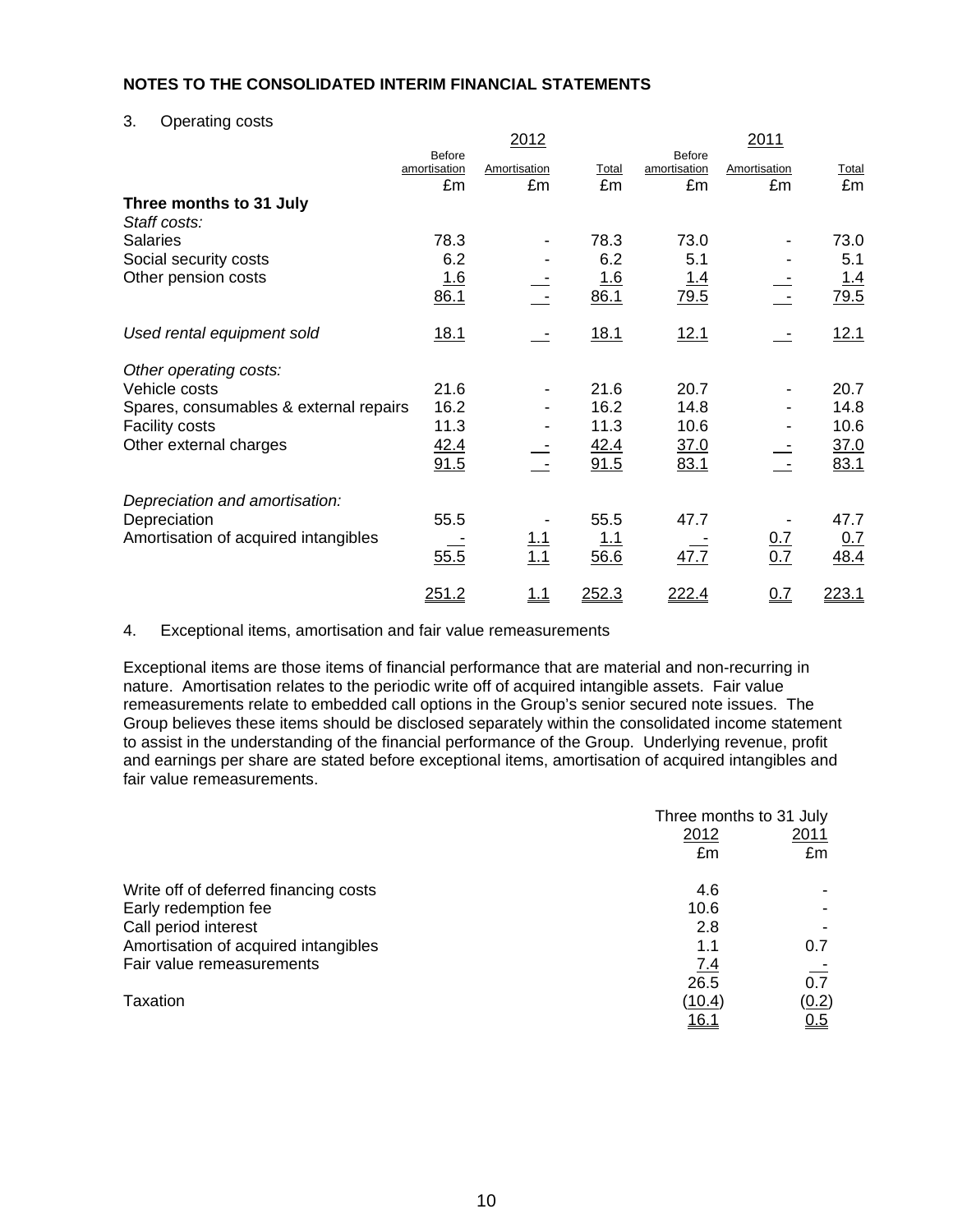4. Exceptional items, amortisation and fair value remeasurements (continued)

The write off of deferred financing costs consists of the unamortised balance of the costs relating to the \$550m 9.0% senior secured notes redeemed in July 2012. In addition, an early redemption fee of £11m was paid to redeem the notes prior to their scheduled maturity. The call period interest represents the interest charge on the \$550m notes for the period from the issue of the new \$500m notes to the date the \$550m notes were redeemed. Fair value remeasurements relate to the change in fair value of the embedded call options in the senior secured notes.

The items detailed in the table above are presented in the income statement as follows:

|                                          |              | Three months to 31 July |
|------------------------------------------|--------------|-------------------------|
|                                          | 2012         | 2011                    |
|                                          | £m           | £m                      |
| Amortisation of acquired intangibles     | 1.1          | <u>0.7</u>              |
| Charged in arriving at operating profit  | 1.1          | 0.7                     |
| Net financing costs                      | 25.4         |                         |
| Charged in arriving at profit before tax | 26.5         | 0.7                     |
| <b>Taxation thereon</b>                  | (10.4)       | (0.2)                   |
|                                          | <u> 16.1</u> | 0.5                     |

5. Financing costs

|                                                                         |            | Three months to 31 July |
|-------------------------------------------------------------------------|------------|-------------------------|
|                                                                         | 2012       | 2011                    |
|                                                                         | £m         | £m                      |
| Investment income:                                                      |            |                         |
| Expected return on assets of defined benefit pension plan               | (1.1)      | (1.0)                   |
| Interest expense:                                                       |            |                         |
| Bank interest payable                                                   | 4.3        | 4.1                     |
| Interest payable on second priority senior secured notes                | 7.4        | 7.6                     |
| Interest payable on finance leases                                      | 0.1        | 0.1                     |
| Non-cash unwind of discount on defined benefit pension plan liabilities | 0.8        | 0.7                     |
| Non-cash unwind of discount on self-insurance provisions                | 0.3        | 0.3                     |
| Amortisation of deferred costs of debt raising                          | 0.6        | 0.6                     |
| Total interest expense                                                  | 13.5       | 13.4                    |
| Net financing costs before remeasurements                               | 12.4       | 12.4                    |
| <b>Exceptional items</b>                                                | 18.0       |                         |
| Fair value remeasurements                                               | <u>7.4</u> |                         |
| Net financing costs                                                     | 37.8       | 2.4                     |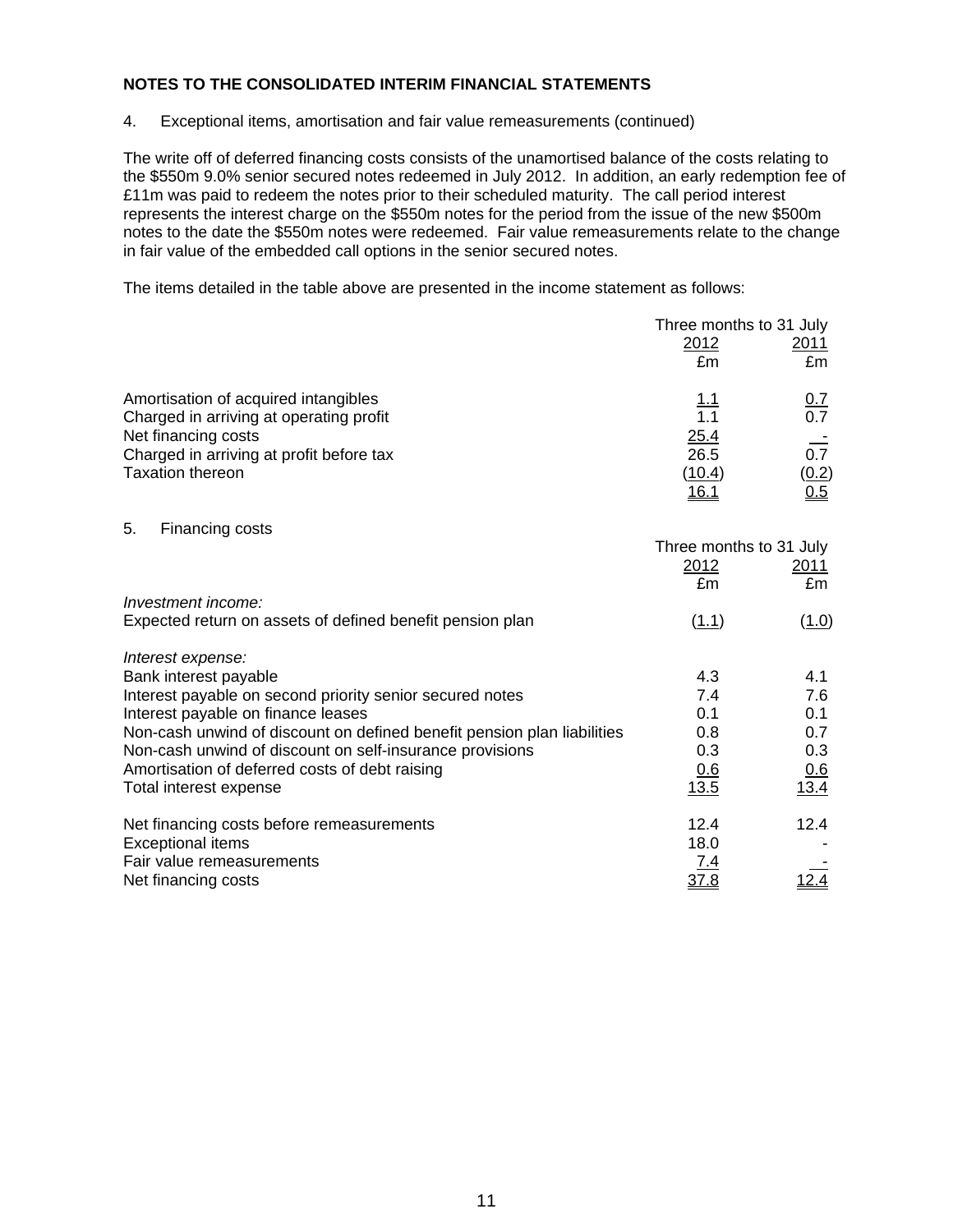#### 6. Taxation

The tax charge for the period has been computed using an estimated effective rate of 39% in the US (2011: 40%) and 25% in the UK (2011: 28%). The blended effective rate for the Group as a whole is 37% of the profit before tax, exceptional items, amortisation of acquired intangibles and fair value remeasurements.

The tax charge of £22.8m (2011: £12.6m) on the underlying pre-tax profit of £61.4m (2011: £33.8m) is as follows:

|                                                     |              | Three months to 31 July |
|-----------------------------------------------------|--------------|-------------------------|
|                                                     | 2012         | 2011                    |
|                                                     | £m           | £m                      |
| Current tax on income for the year                  | 2.5          | 2.5                     |
| Deferred tax                                        |              |                         |
| - origination and reversal of temporary differences | 20.1         | 9.9                     |
| - adjustments to prior year                         | 0.2          | 0.2                     |
|                                                     | 20.3         | 10.1                    |
| Tax on underlying activities                        | 22.8         | 12.6                    |
| Comprising:                                         |              |                         |
| - UK tax                                            | 2.6          | 2.7                     |
| - US tax                                            |              |                         |
|                                                     | 20.2<br>22.8 | 9.9<br>12.6             |
|                                                     |              |                         |

In addition, the tax credit of £10.4m (2011: credit of £0.2m) on exceptional items (including amortisation and fair value remeasurements) of £26.4m (2011: £0.7m) consists of a deferred tax credit of £0.1m relating to the UK (2011: credit of £0.1m) and a deferred tax credit of £10.3m (2011: credit of £0.1m) relating to the US.

# 7. Earnings per share

Basic and diluted earnings per share for the three months ended 31 July 2012 have been calculated based on the profit for the relevant period and on the weighted average number of ordinary shares in issue during that period (excluding shares held in treasury and by the ESOT over which dividends have been waived). Diluted earnings per share is computed using the result for the relevant period and the diluted number of shares (ignoring any potential issue of ordinary shares which would be antidilutive). These are calculated as follows:

|                                               | 2012        | Three months to 31 July<br>2011 |
|-----------------------------------------------|-------------|---------------------------------|
| Profit for the financial period (£m)          | <u>22.5</u> | 20.7                            |
| Weighted average number of shares (m) - basic | 498.9       | <u>497.7</u>                    |
| - diluted                                     | 504.0       | 505.1                           |
| Basic earnings per share                      | <u>4.5p</u> | <u>4.2p</u>                     |
| Diluted earnings per share                    | 4.5p        | 4.1p                            |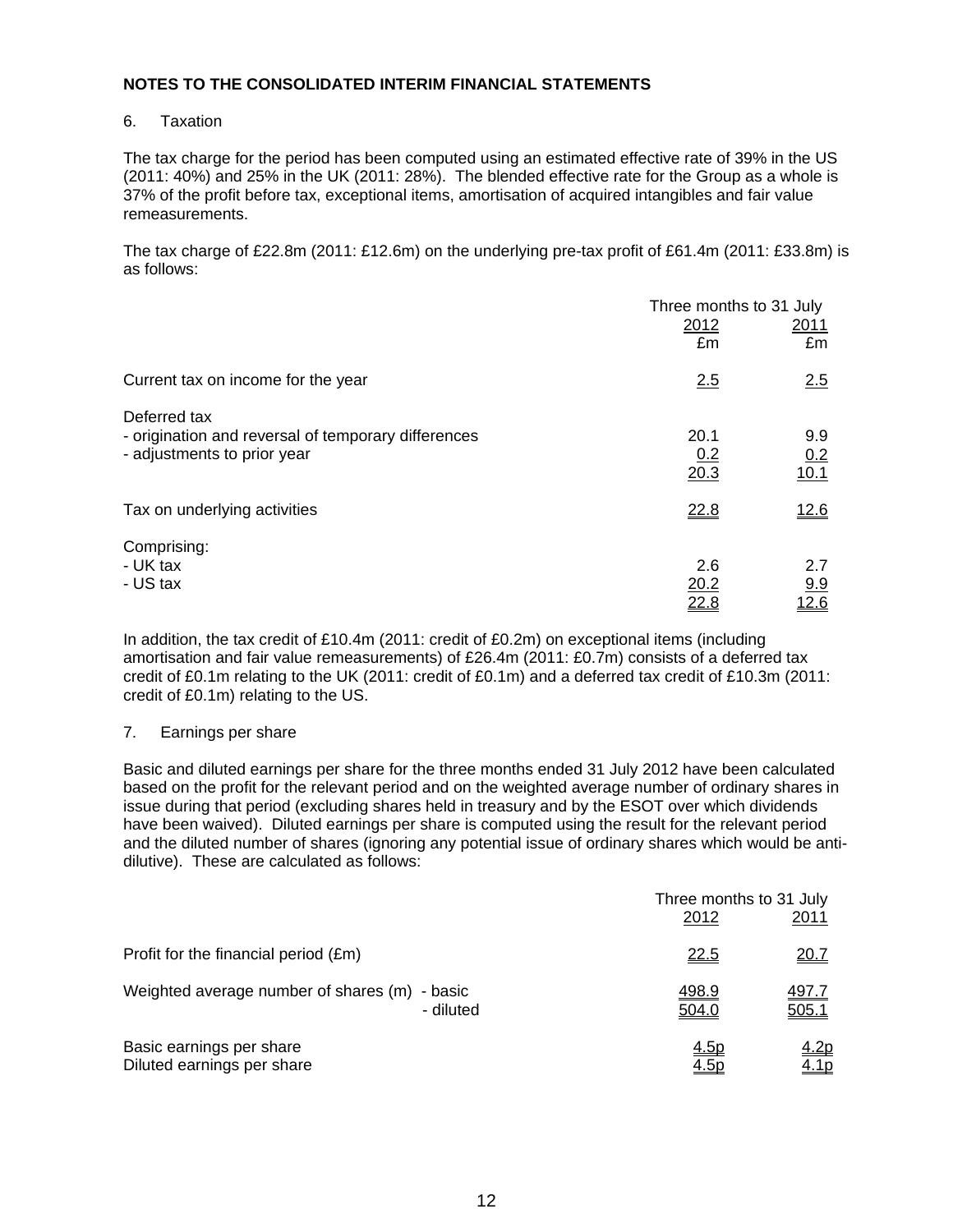#### 7. Earnings per share (continued)

Underlying earnings per share (defined in any period as the earnings before amortisation of acquired intangibles and fair value remeasurements for that period divided by the weighted average number of shares in issue in that period) and cash tax earnings per share (defined in any period as underlying earnings before other deferred taxes divided by the weighted average number of shares in issue in that period) may be reconciled to the basic earnings per share as follows:

|                                             | Three months to 31 July |                   |  |
|---------------------------------------------|-------------------------|-------------------|--|
|                                             | 2012                    | 2011              |  |
| Basic earnings per share                    | 4.5p                    | 4.2p              |  |
| Exceptional items, amortisation of acquired |                         |                   |  |
| intangibles and fair value remeasurements   | 5.3p                    | 0.1 <sub>p</sub>  |  |
| Tax on amortisation and remeasurements      | (2.1p)                  |                   |  |
| Underlying earnings per share               | 7.7p                    | $4.\overline{3p}$ |  |
| Other deferred tax                          | <u>4.1p</u>             | 2.0 <sub>p</sub>  |  |
| Cash tax earnings per share                 | <u>11.8p</u>            | 6.3p              |  |

#### 8. Property, plant and equipment

|                                                                                                                                                   | 2012<br>Rental              |                                                                                                            | Rental                                                                         | 2011                                                                    |
|---------------------------------------------------------------------------------------------------------------------------------------------------|-----------------------------|------------------------------------------------------------------------------------------------------------|--------------------------------------------------------------------------------|-------------------------------------------------------------------------|
| Net book value                                                                                                                                    | equipment                   | <u>Total</u><br>£m<br>£m                                                                                   | equipment<br>£m                                                                | <u>Total</u><br>£m                                                      |
| At 1 May<br>Exchange difference<br><b>Reclassifications</b><br><b>Additions</b><br>Acquisitions<br><b>Disposals</b><br>Depreciation<br>At 31 July | 1,118.4<br>207.1<br>1,292.6 | 1,263.4<br>37.4<br>33.6<br>(0.1)<br>223.2<br>(17.4)<br>(19.1)<br><u>(49.0)</u><br><u>(55.5)</u><br>1,449.4 | 914.5<br>12.1<br>(0.1)<br>136.2<br>(0.1)<br>(11.7)<br><u>(41.8)</u><br>1,009.1 | 1,036.2<br>13.4<br>156.2<br>(0.1)<br>(13.4)<br><u>(47.7)</u><br>1,144.6 |
| 9.<br>Share capital                                                                                                                               |                             |                                                                                                            |                                                                                |                                                                         |
| Ordinary shares of 10p each:                                                                                                                      | 2012<br>Number              | 2011<br>Number                                                                                             | 2012<br>£m                                                                     | 2011<br>£m                                                              |
| Authorised                                                                                                                                        | 900,000,000                 | 900,000,000                                                                                                | <u>90.0</u>                                                                    | 90.0                                                                    |
| Allotted, called up and fully paid                                                                                                                | 553,325,554                 | 553,325,554                                                                                                | 55.3                                                                           | 55.3                                                                    |

At 31 July 2012, 50m shares were held by the Company and a further 2.8m shares were held by the Company's Employee Share Ownership Trust.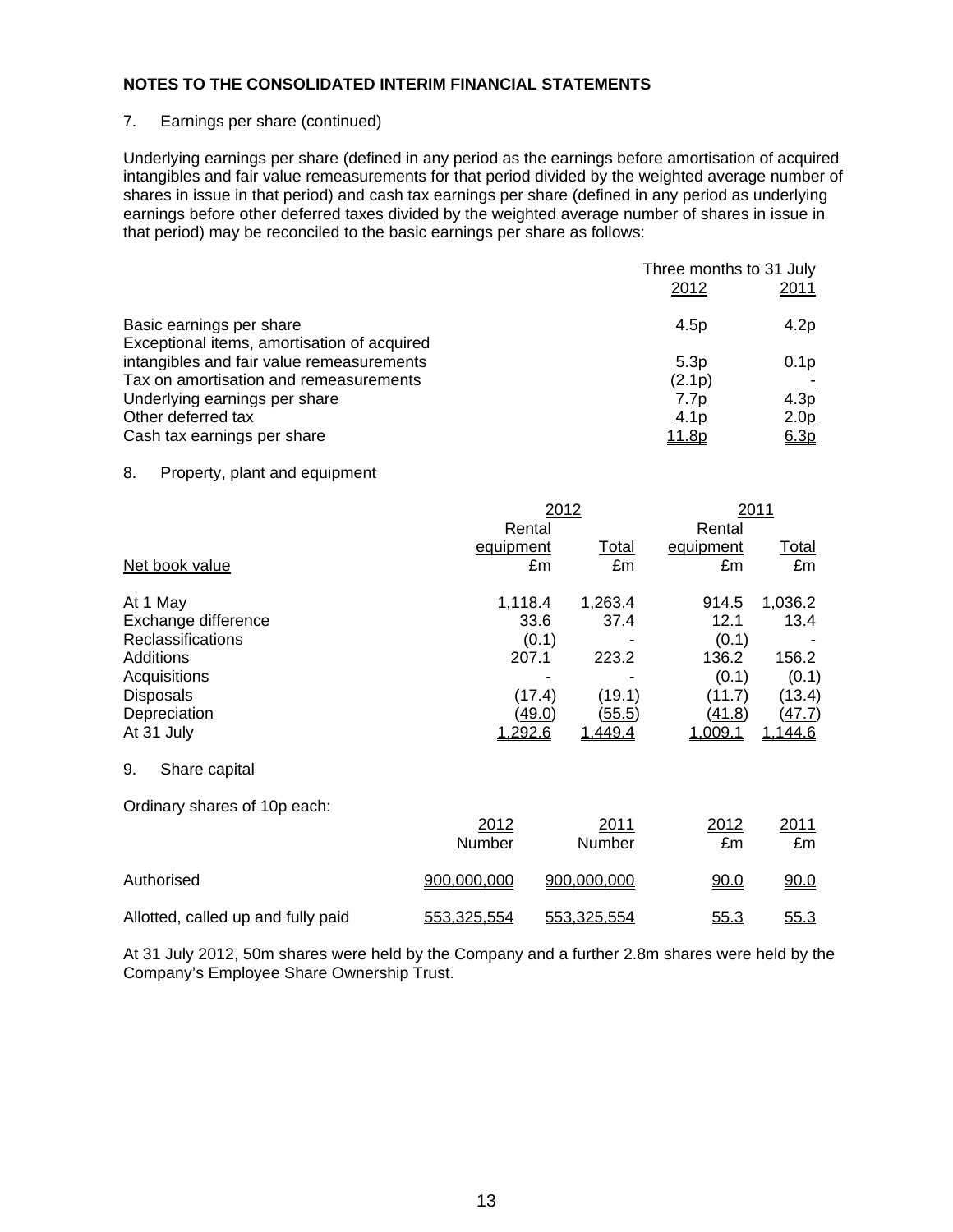| Notes to the cash flow statement<br>10.                    |                         |               |
|------------------------------------------------------------|-------------------------|---------------|
|                                                            | Three months to 31 July |               |
|                                                            | 2012                    | 2011          |
|                                                            | £m                      | £m            |
| Cash flow from operating activities<br>a)                  |                         |               |
| Operating profit before exceptional items and amortisation | 73.8                    | 46.2          |
| Depreciation                                               | 55.5                    | 47.7          |
| <b>EBITDA</b> before exceptional items                     | 129.3                   | 93.9          |
| Profit on disposal of rental equipment                     | (3.6)                   | (2.0)         |
| Profit on disposal of other property, plant and equipment  | (0.5)                   | (0.4)         |
| Increase in inventories                                    | (1.0)                   | (0.2)         |
| Increase in trade and other receivables                    | (20.0)                  | (18.4)        |
| Decrease in trade and other payables                       | (5.0)                   | (15.1)        |
| Exchange differences                                       | 0.3                     |               |
| Other non-cash movements                                   | 0.6                     | 0.4           |
| Cash generated from operations before exceptional items    |                         |               |
| and changes in rental equipment                            | 100.1                   | 58.2          |
|                                                            | Three months to 31 July |               |
|                                                            | 2012                    | <u> 2011 </u> |
|                                                            | £m                      | £m            |
| Reconciliation to net debt<br>b)                           |                         |               |
| Decrease in cash in the period                             | 16.4                    | 6.2           |
| Increase in debt through cash flow                         | 80.0                    | 52.6          |
| Change in net debt from cash flows                         | 96.4                    | 58.8          |
| Exchange differences                                       | 32.0                    | 12.2          |
| Non-cash movements:                                        |                         |               |
| - deferred costs of debt raising                           | 5.2                     | 0.6           |
| - capital element of new finance leases                    |                         | 0.4           |
| Increase in net debt in the period                         | 133.6                   | 72.0          |
| Opening net debt                                           | 854.3                   | 775.7         |
| Closing net debt                                           | 987.9                   | <u>847.7</u>  |

#### c) Analysis of net debt

|                        | 1 May  | Exchange | Cash        | Non-cash                 | 31 July |
|------------------------|--------|----------|-------------|--------------------------|---------|
|                        | 2012   | movement | <u>flow</u> | movements                | 2012    |
|                        | £m     | £m       | £m          | £m                       | £m      |
| Cash                   | (23.4) | ۰        | 16.4        | $\overline{\phantom{0}}$ | (7.0)   |
| Debt due within 1 year | 2.1    |          | (0.3)       | 0.4                      | 2.2     |
| Debt due after 1 year  | 875.6  | 32.0     | 80.3        | 4.8                      | 992.7   |
| Total net debt         | 854.3  | 32.0     | 96.4        | 5.2                      | 987.9   |

Details of the Group's debt are given in the Review of Balance Sheet and Cashflow accompanying these interim financial statements.

#### 11. Contingent liabilities

There have been no significant changes in contingent liabilities from those reported in the financial statements for the year ended 30 April 2012.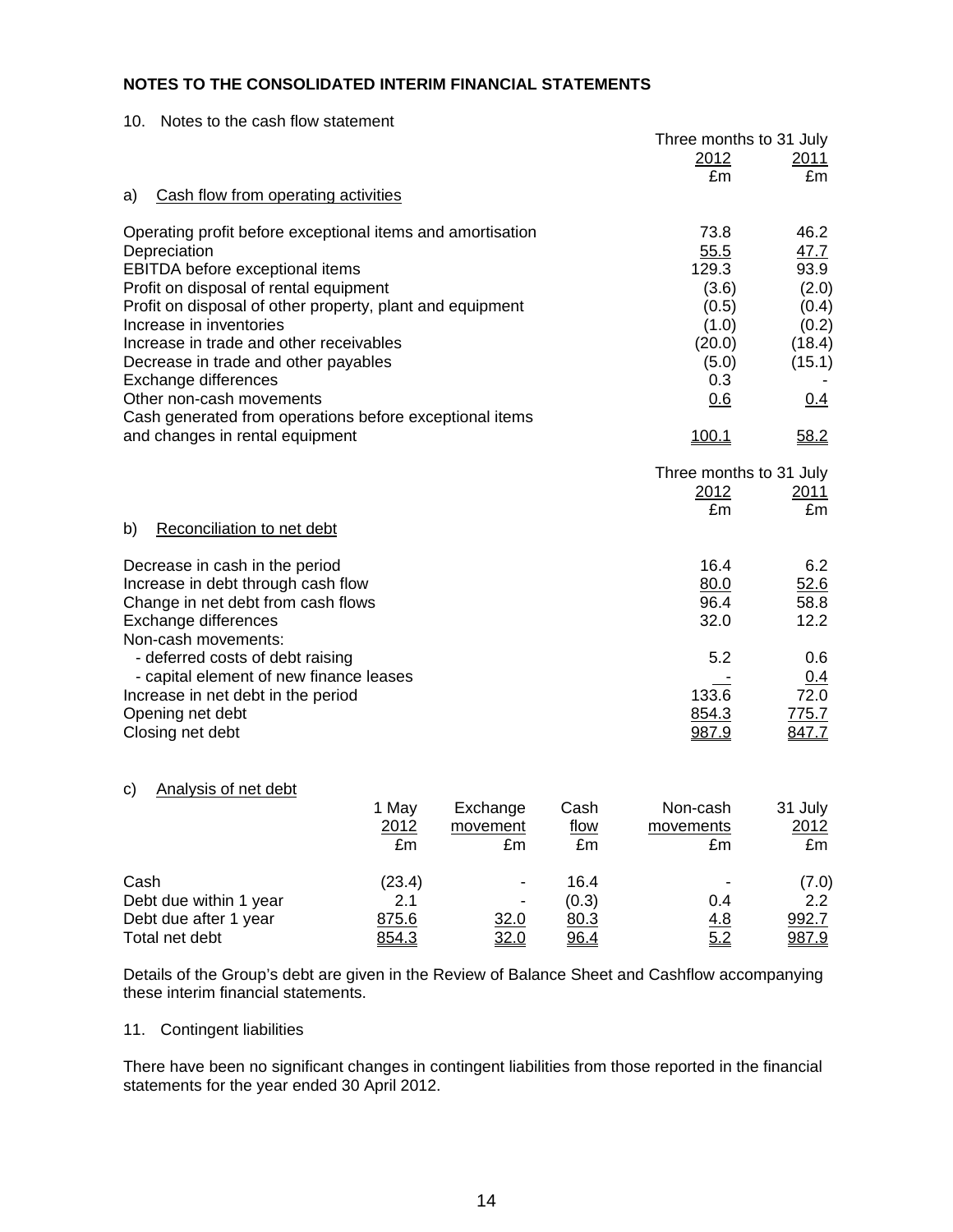# **REVIEW OF BALANCE SHEET AND CASH FLOW**

# **Balance sheet**

#### Fixed assets

Capital expenditure in the quarter was £223m (2011: £156m) with £207m invested in the rental fleet (2011: £136m). Expenditure on rental equipment was 93% of total capital expenditure with the balance relating to the delivery vehicle fleet, property improvements and to computer equipment. Capital expenditure by division was as follows:

|                                                                                                            | Growth                        | 2012<br>Maintenance  | Total                          | 2011<br><u>Total</u>          |
|------------------------------------------------------------------------------------------------------------|-------------------------------|----------------------|--------------------------------|-------------------------------|
| Sunbelt in \$m                                                                                             | 203.0                         | 72.1                 | <u>275.1</u>                   | 209.4                         |
| Sunbelt in £m<br>A-Plant<br>Total rental equipment<br>Delivery vehicles, property improvements & computers | 129.6<br><u>19.8</u><br>149.4 | 46.0<br>11.7<br>57.7 | 175.6<br>31.5<br>207.1<br>16.1 | 127.6<br>8.6<br>136.2<br>20.0 |
| Total additions                                                                                            |                               |                      | 223.2                          | <u>156.2</u>                  |

With good demand in the US, £149m of rental equipment capital expenditure was spent on growth while £58m was invested in replacement of existing fleet. The growth proportion is estimated on the basis of the assumption that maintenance capital expenditure in any period is equal to the original cost of equipment sold.

The average age of the Group's serialised rental equipment, which constitutes the substantial majority of the fleet, at 31 July 2012 was 33 months (2011: 40 months) on a net book value basis. Sunbelt's fleet had an average age of 32 months (2011: 39 months) while A-Plant's fleet had an average age of 37 months (2011: 43 months).

|                          |                       | Rental fleet at original cost |                       |                             | LTM                   | LTM                     |
|--------------------------|-----------------------|-------------------------------|-----------------------|-----------------------------|-----------------------|-------------------------|
|                          | 31 July 2012          | 30 April 2012                 | LTM<br>average        | LTM rental<br>revenue       | dollar<br>utilisation | physical<br>utilisation |
| Sunbelt in \$m           | 2,656                 | 2,453                         | 2,404                 | 1,391                       | 58%                   | <u>70%</u>              |
| Sunbelt in £m<br>A-Plant | 1.695<br>378<br>2,073 | 1.511<br>358<br>1,869         | 1.534<br>359<br>1,893 | 886<br><u> 171</u><br>1,057 | 58%<br>48%            | 70%<br>65%              |

Dollar utilisation is defined as rental revenue divided by average fleet at original (or "first") cost and, measured over the last twelve months to 31 July 2012, was 58% at Sunbelt and 48% at A-Plant. Physical utilisation is time-based utilisation, which is calculated as the daily average of the original cost of equipment on rent as a percentage of the total value of equipment in the fleet at the measurement date. Measured over the last twelve months to 31 July 2012, average physical utilisation was 70% at Sunbelt (2011: 68%) and 65% at A-Plant (2011: 68%). At Sunbelt, physical utilisation is measured consistently for equipment with an original cost in excess of \$7,500 which comprised 93% of its fleet at 31 July 2012.

#### Trade receivables

Receivable days at 31 July were 45 days (2011: 47 days). The bad debt charge for the quarter ended 31 July 2012 as a percentage of total turnover was 0.7% (2011: 0.9%). Trade receivables at 31 July 2012 of £173m (2011: £147m) are stated net of allowances for bad debts and credit notes of £16m (2011: £15m) with the allowance representing 8.4% (2011: 9.2%) of gross receivables.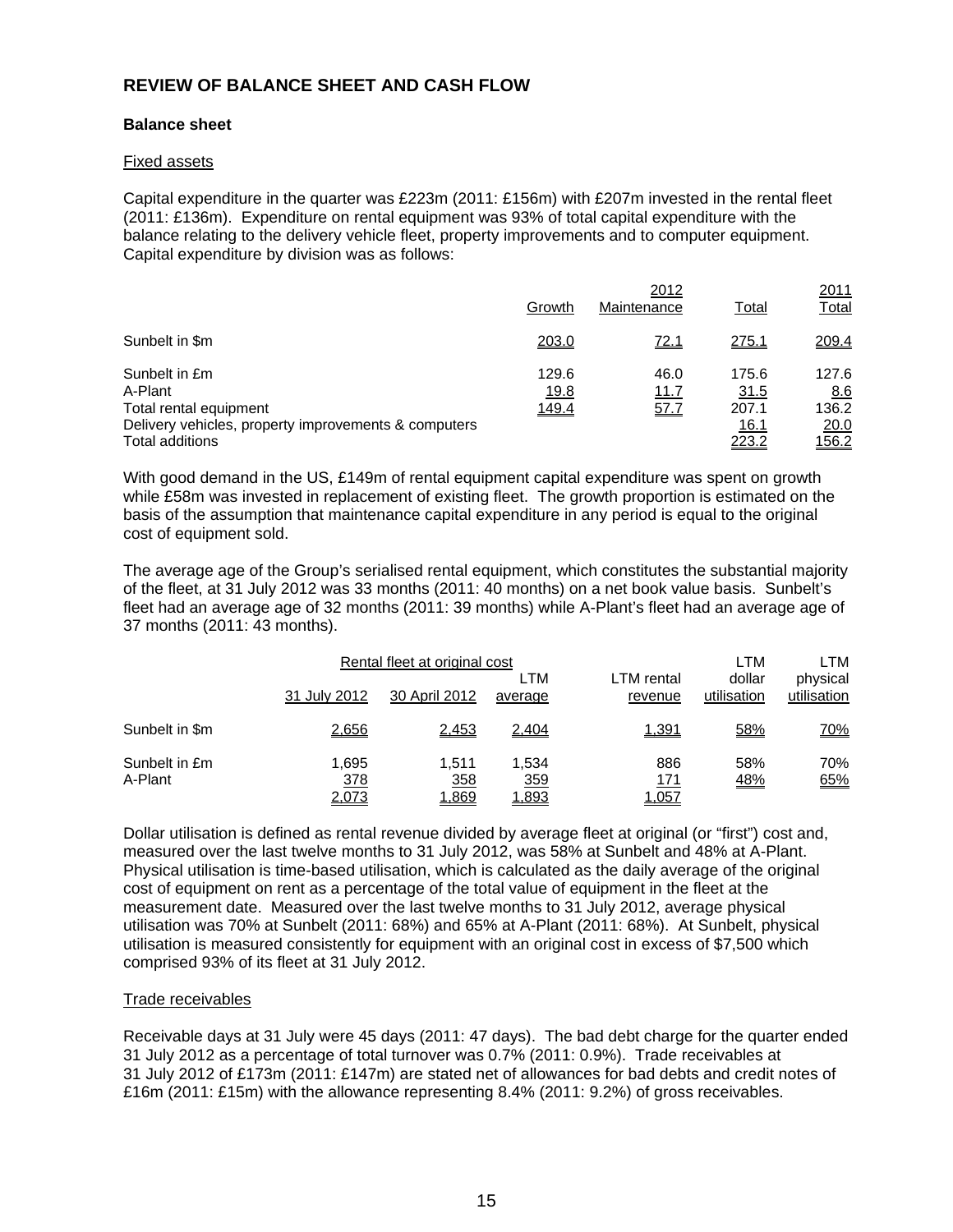#### Trade and other payables

Group payable days were 75 days in 2012 (2011: 63 days) with capital expenditure-related payables, which have longer payment terms, totalling £184m (2011: £86m). Payment periods for purchases other than rental equipment vary between 7 and 45 days and for rental equipment between 30 and 120 days.

#### **Cash flow and net debt**

|                                                                                                                   | Three months to |                | LTM to           | Year to                 |
|-------------------------------------------------------------------------------------------------------------------|-----------------|----------------|------------------|-------------------------|
|                                                                                                                   | 31 July         |                | 31 July          | 30 April                |
|                                                                                                                   | 2012            | <u>2011</u>    | 2012             | 2012                    |
|                                                                                                                   | £m              | £m             | £m               | £m                      |
| <b>EBITDA before exceptional items</b>                                                                            | <u> 129.3</u>   | 93.9           | <u>416.6</u>     | 381.1                   |
| Cash inflow from operations before exceptional<br>items and changes in rental equipment<br>Cash conversion ratio* | 100.1<br>77.4%  | 58.2<br>62.1%  | 406.5<br>97.6%   | 364.6<br>95.7%          |
| Maintenance rental capital expenditure paid                                                                       | (80.3)          | (69.0)         | (233.7)          | (222.4)                 |
| Payments for non-rental capital expenditure                                                                       | (16.0)          | (19.5)         | (46.4)           | (49.9)                  |
| Rental equipment disposal proceeds                                                                                | 19.2            | 15.8           | 86.8             | 83.4                    |
| Other property, plant and equipment disposal proceeds                                                             | 2.1             | 2.0            | 6.9              | 6.8                     |
| Tax paid (net)<br>Financing costs paid<br>Cash flow before growth capex and                                       | (1.6)<br>(16.3) | (1.5)<br>(4.0) | (7.5)<br>(61.4)  | (7.4)<br>(49.1)         |
| payment of exceptional costs                                                                                      | 7.2             | (18.0)         | 151.2            | 126.0                   |
| Growth rental capital expenditure paid                                                                            | (81.9)          | (39.9)         | (177.4)          | (135.4)                 |
| Exceptional costs paid                                                                                            | <u>(14.1)</u>   | (0.9)          | <u>(16.5)</u>    | <u>(3.3)</u>            |
| Total cash used in operations<br><b>Business acquisitions</b>                                                     | (88.8)          | (58.8)         | (42.7)<br>(21.9) | (12.7)<br><u>(21.9)</u> |
| <b>Total cash absorbed</b><br>Dividends paid                                                                      | (88.8)          | (58.8)         | (64.6)<br>(15.3) | (34.6)<br>(15.3)        |
| Purchase of own shares by the ESOT                                                                                | (7.6)           | (58.8)         | <u>(11.1)</u>    | (3.5)                   |
| Increase in net debt                                                                                              | (96.4)          |                | <u>(91.0)</u>    | <u>(53.4)</u>           |

\* Cash inflow from operations before exceptional items and changes in rental equipment as a percentage of EBITDA before exceptional items.

Cash inflow from operations before payment of exceptional costs and the net investment in the rental fleet increased by 71% to £100m. Reflecting a seasonal increase in working capital (particularly trade receivables), the first quarter cash conversion ratio was 77.4% (2011: 62.1%). As the year progresses we anticipate that these seasonal impacts on working capital will substantially reverse.

Total payments for capital expenditure (rental equipment and other PPE) in the first quarter were £178m, lower than the £223m of capital expenditure due to the impact of supplier payment terms. Disposal proceeds received totalled £21m, giving net payments for capital expenditure of £157m in the quarter (2011: £110m).

Financing costs paid totalled £16m and were higher than the £4m paid in 2011 due to the early settlement of interest due on the \$550m senior secured notes which were satisfied and discharged in July.

Accordingly, in the quarter the Group experienced a cash outflow both before and after discretionary investments made to enlarge the size and hence earnings capacity of its rental fleet. On a last twelve months basis, to eliminate these seasonal effects, free cash flow (which we define to be before growth investment and exceptionals) was £151m positive after payment of tax and interest. After discretionary growth investment, payment of exceptional costs (closed property costs and financing costs) and acquisitions there was a net outflow of £65m (2011/12: £35m).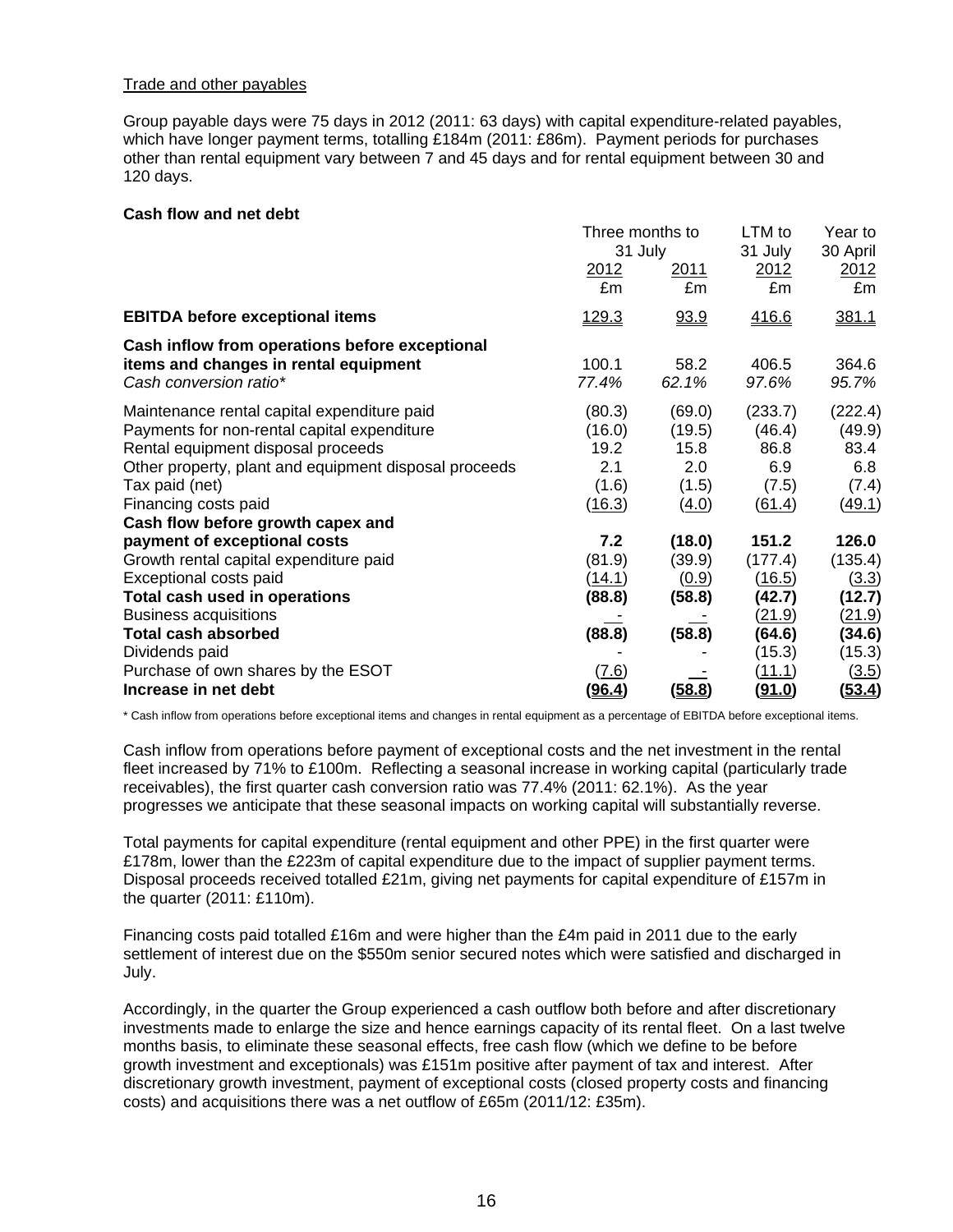# Net debt

|                                                     | 31 July      |        | 30 April |  |
|-----------------------------------------------------|--------------|--------|----------|--|
|                                                     | 2012         | 2011   | 2012     |  |
|                                                     | £m           | £m     | £m       |  |
| First priority senior secured bank debt             | 679.1        | 527.4  | 539.9    |  |
| Finance lease obligations                           | 3.5          | 3.1    | 3.8      |  |
| 9% second priority senior secured notes, due 2016   |              | 329.8  | 334.0    |  |
| 6.5% second priority senior secured notes, due 2022 | 312.3        |        |          |  |
|                                                     | 994.9        | 860.3  | 877.7    |  |
| Cash and cash equivalents                           | (7.0)        | (12.6) | (23.4)   |  |
| Total net debt                                      | <u>987.9</u> | 847.7  | 854.3    |  |

Net debt at 31 July 2012 was £988m with the increase since 30 April 2012 reflecting an adverse exchange impact of £32m and the net cash outflow set out above. The Group's EBITDA for the twelve months ended 31 July 2012 was £417m and the ratio of net debt to EBITDA was therefore 2.4 times at 31 July 2012 (2011: 2.8 times).

Under the terms of our asset-based senior bank facility, \$1.8bn is committed until March 2016, whilst the new \$500m senior secured notes mature in July 2022. Our debt facilities therefore remain committed for the long term, with an average of 5.7 years remaining at 31 July 2012. The weighted average interest cost of these facilities (including non-cash amortisation of deferred debt raising costs) is approximately 4.3%. The terms of the new \$500m senior secured notes are similar to the redeemed \$550m notes with financial performance covenants only measured at the time new debt is raised.

There are two financial performance covenants under the asset-based first priority senior bank facility:

- funded debt to LTM EBITDA before exceptional items not to exceed 4.0 times; and
- a fixed charge ratio (comprising LTM EBITDA before exceptional items less LTM net capital expenditure paid in cash over the sum of scheduled debt repayments plus cash interest, cash tax payments and dividends paid in the last twelve months) which must be equal to or greater than 1.1 times.

These covenants do not, however, apply when excess availability (the difference between the borrowing base and net facility utilisation) exceeds \$216m. At 31 July 2012 availability under the bank facility was \$663m (\$735m at 30 April 2012) meaning that covenants were not measured at 31 July 2012 and are unlikely to be measured in forthcoming quarters. However, as a matter of good practice, we still calculate the covenant ratios each quarter. At 31 July 2012, as a result of the significant investment in our rental fleet, the fixed charge ratio, as expected, did not meet the covenant requirement whilst the leverage ratio did so comfortably. The fact the fixed charge ratio is currently below 1.1 times does not cause concern given the strong availability and management's ability to flex capital expenditure downwards at short notice. Accordingly, the accounts are prepared on a going concern basis.

# **Principal risks and uncertainties**

Risks and uncertainties in achieving the Group's objectives for the remainder of the financial year, together with assumptions, estimates, judgements and critical accounting policies used in preparing financial information remain unchanged from those detailed in the 2012 Annual Report and Accounts on pages 18 to 25. Our business is subject to significant fluctuations in performance from quarter to quarter as a result of seasonal effects. Commercial construction activity tends to increase in the summer and during extended periods of mild weather and to decrease in the winter and during extended periods of inclement weather. Furthermore, due to the incidence of public holidays in the US and the UK, there are more billing days in the first half of our financial year than the second half leading to our revenue normally being higher in the first half. On a quarterly basis, the second quarter is typically our strongest quarter, followed by the first and then the third and fourth quarters.

In addition, the current trading and outlook section of the interim statement provides commentary on market and economic conditions for the remainder of the year.